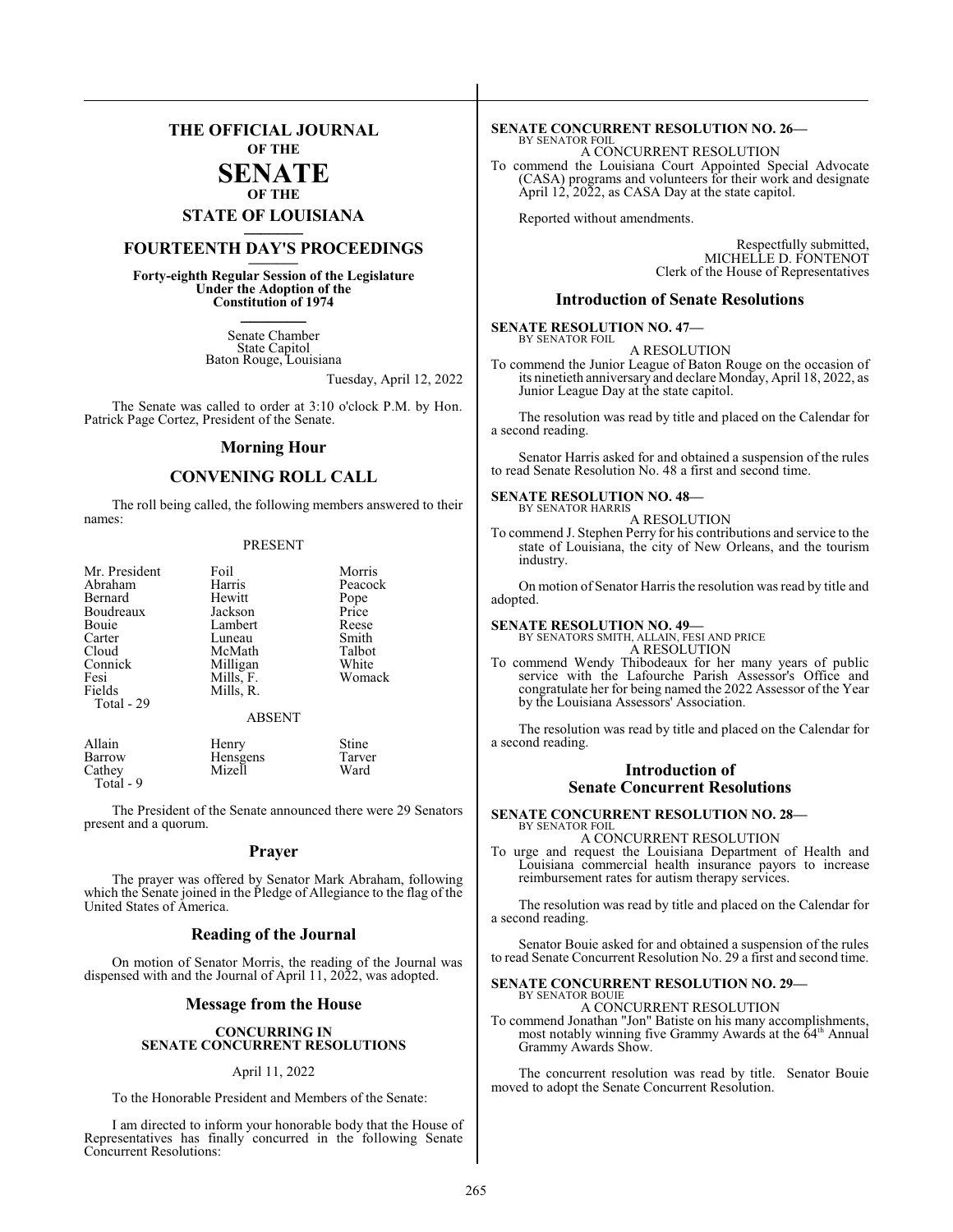#### **ROLL CALL**

The roll was called with the following result:

#### YEAS

| Mr. President | Harris      | Peacock |
|---------------|-------------|---------|
| Abraham       | Hensgens    | Pope    |
| Bernard       | Hewitt      | Price   |
| Boudreaux     | Jackson     | Reese   |
| Bouie         | Lambert     | Smith   |
| Carter        | Luneau      | Stine   |
| Cathey        | McMath      | Talbot  |
| Cloud         | Milligan    | Tarver  |
| Connick       | Mills, F.   | Ward    |
| Fesi          | Mills, R.   | White   |
| Fields        | Mizell      | Womack  |
| Foil          | Morris      |         |
| Total $-35$   |             |         |
|               | <b>NAYS</b> |         |
| Total - 0     |             |         |
|               | ABSENT      |         |

| Allain    | Barrow | Henry |
|-----------|--------|-------|
| Total - 3 |        |       |

The Chair declared the Senate adopted the Senate Concurrent Resolution and ordered it sent to the House.

#### **Senate Resolutions on Second Reading**

**SENATE RESOLUTION NO. 44—** BY SENATOR BOUDREAUX

A RESOLUTION

To express the sincere and heartfelt condolences of the Senate of the Legislature of Louisiana upon the passing of Steven Joseph Dupuis Sr.

On motion of Senator Boudreaux the resolution was read by title and adopted.

#### **SENATE RESOLUTION NO. 46—** BY SENATOR MIZELL

A RESOLUTION

To highly commend the Louisiana State University women's basketball team and coaching staff on a stellar season reaching the 2021-2022 NCAA Women's basketball tournament, for an outstanding season, and to commend Coach Kim Mulkey on being named Coach of the Year by the Associated Press.

On motion of Senator Mizell the resolution was read by title and adopted.

#### **Senate Concurrent Resolutions on Second Reading**

## **SENATE CONCURRENT RESOLUTION NO. 27—** BY SENATOR BOUDREAUX AND REPRESENTATIVE PIERRE

A CONCURRENT RESOLUTION

To commend Trinity Christian Methodist Episcopal Church on its 150<sup>th</sup> anniversary and to celebrate the faith and sacrifices of its founders.

The concurrent resolution was read by title. Senator Boudreaux moved to adopt the Senate Concurrent Resolution.

#### **ROLL CALL**

The roll was called with the following result:

## **Page 2 SENATE 14th DAY'S PROCEEDINGS**

|                                                                                                                                           | <b>YEAS</b>                                                                                                                              |                                                                                          |
|-------------------------------------------------------------------------------------------------------------------------------------------|------------------------------------------------------------------------------------------------------------------------------------------|------------------------------------------------------------------------------------------|
| Mr. President<br>Abraham<br>Bernard<br>Boudreaux<br>Bouie<br>Carter<br>Cathey<br>Cloud<br>Connick<br>Fesi<br>Fields<br>Foil<br>Total - 34 | Harris<br>Hensgens<br>Hewitt<br>Jackson<br>Lambert<br>Luneau<br>McMath<br>Milligan<br>Mills, F.<br>Mills, R.<br>Mizell<br>Morris<br>NAYS | Peacock<br>Pope<br>Price<br>Reese<br>Smith<br>Stine<br>Tarver<br>Ward<br>White<br>Womack |
| Total $-0$                                                                                                                                | ABSENT                                                                                                                                   |                                                                                          |
| Allain<br>Barrow<br>Total - 4                                                                                                             | Henry<br>Talbot                                                                                                                          |                                                                                          |

The Chair declared the Senate adopted the Senate Concurrent Resolution and ordered it sent to the House.

### **Message from the House**

#### **ASKING CONCURRENCE IN HOUSE BILLS AND JOINT RESOLUTIONS**

April 11, 2022

To the Honorable President and Members of the Senate:

I am directed to inform your honorable body that the House of Representatives has finally passed and asks your concurrence in the following House Bills and Joint Resolutions:

| HB No. 395 | HB No. 485 | HB No. 491 |
|------------|------------|------------|
|------------|------------|------------|

HB No. 710 HB No. 848

Respectfully submitted, MICHELLE D. FONTENOT Clerk of the House of Representatives

#### **House Bills and Joint Resolutions on First Reading**

**HOUSE BILL NO. 395—** BY REPRESENTATIVE WILLARD A JOINT RESOLUTION

Proposing to amend Article VII, Section  $18(G)(1)(a)(iv)$  of the Constitution of Louisiana, relative to the special assessment level for ad valorem property taxes; to exclude the requirement of annual certification of adjusted gross income for certain eligible owners; to provide for submission of the proposed amendment to the electors; and to provide for related matters.

The bill was read by title and placed on the Calendar for a second reading.

**HOUSE BILL NO. 485—**

BY REPRESENTATIVE MARCELLE

AN ACT To amend and reenact R.S. 47:1676(C)(2)(a), (E), and (G)(1) and (4), relative to debt recovery; to limit the additional fees assessed by the office of debt recovery assessed on the collection of criminal fines, fees, and costs; and to provide for related matters.

The bill was read by title and placed on the Calendar for a second reading.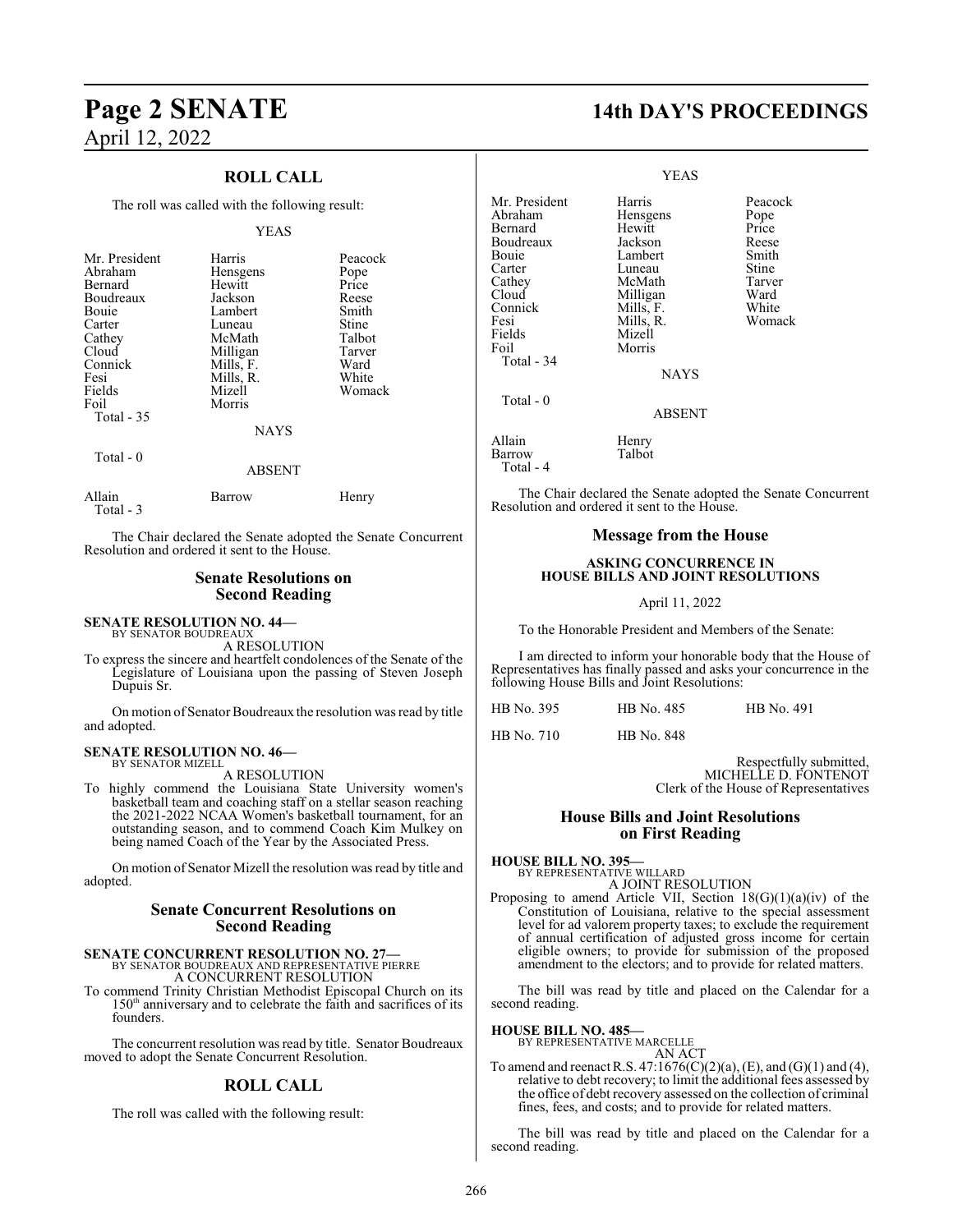## **14th DAY'S PROCEEDINGS Page 3 SENATE**

# April 12, 2022

**HOUSE BILL NO. 491—**

BY REPRESENTATIVES BACALA AND GAROFALO AN ACT

To amend and reenact R.S. 14:65(A), relative to simple robbery; to amend the definition of simple robbery; to provide relative to when a person is part of a group of individuals and the person has the intent to take anything of value from a retail establishment; and to provide for related matters.

The bill was read by title and placed on the Calendar for a second reading.

#### **HOUSE BILL NO. 710—** BY REPRESENTATIVE STEFANSKI

AN ACT

To amend and reenact R.S. 38:2225.2.4(B)(5)(introductory paragraph), (E), and (F)(4) and to enact R.S.  $38:2225.2.4(B)(7)$ and  $(F)(2)(f)$ , relative to the provisions of construction management at risk project delivery method; to provide for the "selection review committee" definition to include ranking proposers; to provide for the requirements of the selection review committee members; to provide for the procedures of the selection review committee; to provide for the requirements of the request for qualifications; to exempt the selection review committee meetings from the Open Meetings Law; to provide for the procedure of a nonresponsive construction management at risk bid winner; and to provide for related matters.

The bill was read by title and placed on the Calendar for a second reading.

#### **HOUSE BILL NO. 848—** BY REPRESENTATIVE BRYANT

AN ACT

To amend and reenact Children's Code Article 615(E)(introductory paragraph) and to enact Children's Code Article 615(E)(4) and (G), relative to the disposition of reports of child abuse; to provide for the release of inconclusive or not justified reports to certain entities when in the course of investigation or legal proceedings; to provide for confidentiality; and to provide for related matters.

The bill was read by title and placed on the Calendar for a second reading.

### **Message from the House**

#### **ASKING CONCURRENCE IN HOUSE CONCURRENT RESOLUTIONS**

#### April 12, 2022

To the Honorable President and Members of the Senate:

I am directed to inform your honorable body that the House of Representatives has finally passed and asks your concurrence in the following House Concurrent Resolutions:

| HCR No. 18   | $HCR$ No. 42      | <b>HCR No. 26</b> |
|--------------|-------------------|-------------------|
| $HCR$ No. 40 | <b>HCR</b> No. 43 | <b>HCR</b> No. 67 |

HCR No. 68

Respectfully submitted, MICHELLE D. FONTENOT Clerk of the House of Representatives

#### **House Concurrent Resolutions on First Reading**

#### **HOUSE CONCURRENT RESOLUTION NO. 18—**

BY REPRESENTATIVE MCFARLAND

A CONCURRENT RESOLUTION To create the Feral Hog Management Advisory Task Force in the Department of Wildlife and Fisheries.

The resolution was read by title and placed on the Calendar for a second reading.

**HOUSE CONCURRENT RESOLUTION NO. 26—**<br>BY REPRESENTATIVES COUSSAN, BOURRIAQUE, CARRIER, KERNER,<br>MINCEY, ORGERON, RISER, AND ROMERO A CONCURRENT RESOLUTION

To urge and request the president of the United States to consider the current geopolitical tensions and support policies and take measures to ensure America's long-term energy affordability, security, leadership, and progress, including actions that result in the continued operation of existing oil and natural gas pipelines, the construction of new oil and gas pipelines, and an end to restrictions on developing our nation's onshore and offshore oil and natural gas resources.

The resolution was read by title and placed on the Calendar for a second reading.

## **HOUSE CONCURRENT RESOLUTION NO. 40—** BY REPRESENTATIVE TURNER

A CONCURRENT RESOLUTION

To urge and request the Louisiana Department of Health to study the actual costs of providing nursing services in the Medicaidfunded New Opportunities Waiver and Residential Options Waiver programs and to residents of intermediate care facilities for persons with intellectual and developmental disabilities; to identify potential means for fully funding nursing services for persons served by these programs and facilities; and to report its findings to certain legislative committees.

The resolution was read by title and placed on the Calendar for a second reading.

#### **HOUSE CONCURRENT RESOLUTION NO. 42—** BY REPRESENTATIVE COUSSAN A CONCURRENT RESOLUTION

To authorize and direct the Louisiana State Law Institute to study and make specific recommendations for revisions to Louisiana laws in order for the legislature to adopt the Uniform Collaborative Law Act.

The resolution was read by title and placed on the Calendar for a second reading.

#### **HOUSE CONCURRENT RESOLUTION NO. 43—**

BY REPRESENTATIVES ORGERON, BOURRIAQUE, CARRIER,<br>CORMIER,FISHER,GEYMANN,KERNER,MINCEY,RISER,ROMERO,<br>SCHAMERHORN,ANDWHEAT A CONCURRENT RESOLUTION

To urge and request the president of the United States (U.S.), the governor of Louisiana and the Louisiana congressional delegation to do everything in their power to halt federal actions resulting in the delay or cancellation of offshore oil and natural gas lease sales and strongly urge the U.S. Department of the Interior and the Biden Administration to expedite actions necessary to comply with the order by the U.S. District Court for the District of Columbia to resolve Lease Sale 257 and finalize a new five-year plan for oil and gas leasing on the outer continental shelf.

The resolution was read by title and placed on the Calendar for a second reading.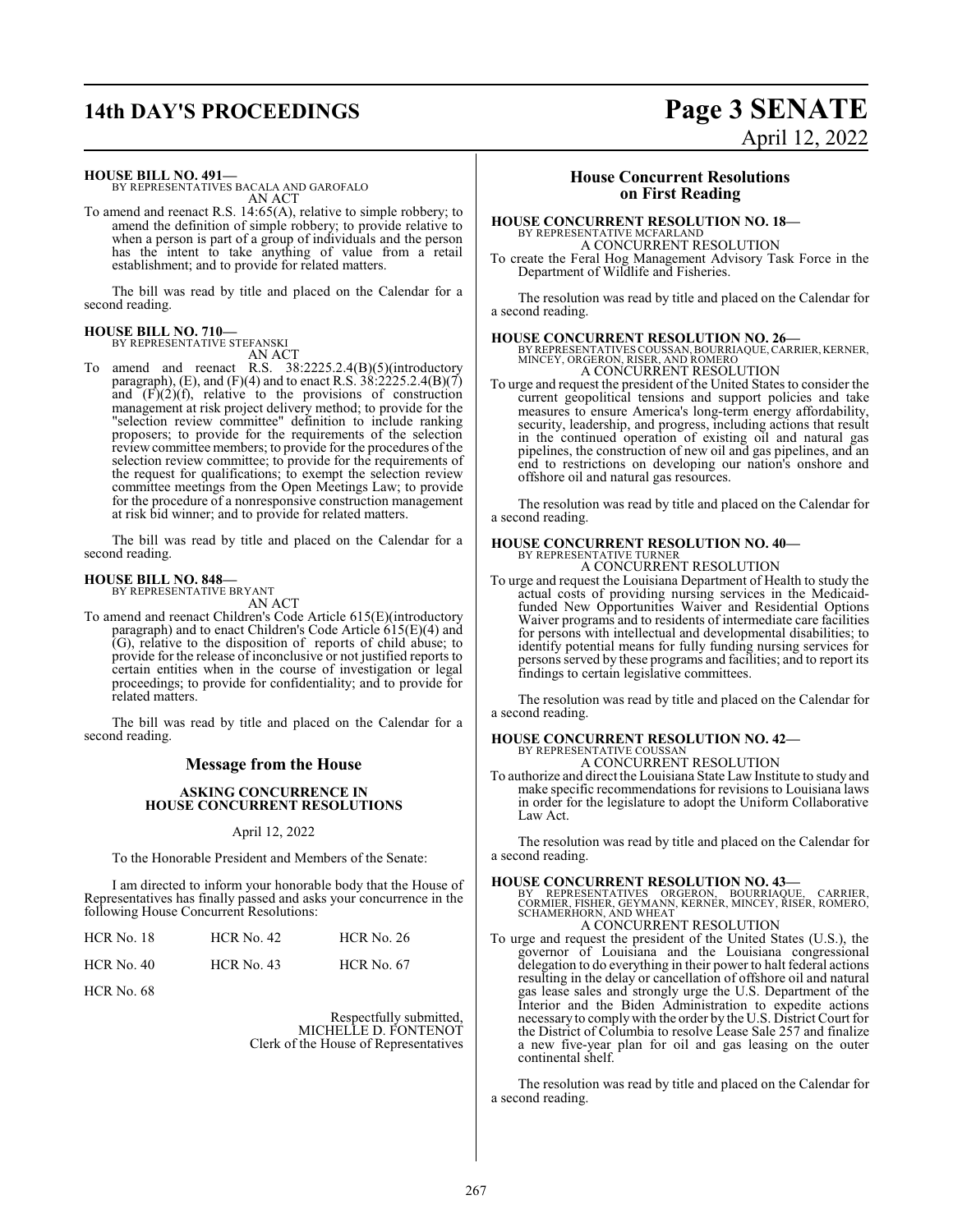## **Page 4 SENATE 14th DAY'S PROCEEDINGS**

### April 12, 2022

#### **HOUSE CONCURRENT RESOLUTION NO. 67—**

BY REPRESENTATIVES HARRIS, BUTLER, CARRIER, MIKE JOHNSON,<br>LARVADAIN, CHARLES OWEN, AND SCHAMERHORN AND<br>SENATORS BERNARD, LUNEAU, REESE, AND WOMACK A CONCURRENT RESOLUTION

To express the condolences of the legislature on the death of Harry Silver.

The resolution was read by title and placed on the Calendar for a second reading.

#### **HOUSE CONCURRENT RESOLUTION NO. 68—**

BY REPRESENTATIVE EDMONDS A CONCURRENT RESOLUTION

To designate Wednesday, April 27, 2022, as LMA Municipal Day at the state capitol.

The resolution was read by title and placed on the Calendar for a second reading.

#### **House Bills and Joint Resolutions on Second Reading**

#### **HOUSE BILL NO. 58—**

BY REPRESENTATIVE GREGORY MILLER AN ACT

To amend and reenact Code of Civil Procedure Article 4566(D), relative to management of affairs of the interdict; to provide relative to individuals with permanent disabilities; to provide for irrevocable trusts; to provide for termination; and to provide for related matters.

The bill was read by title and referred by the President to the Committee on Judiciary A.

#### **HOUSE BILL NO. 99—**

BY REPRESENTATIVE MCMAHEN AN ACT

To enact R.S. 14:2(B)(40), relative to crimes of violence; to add resisting a police officer with force or violence to the list of crimes of violence; and to provide for related matters.

The bill was read by title and referred by the President to the Committee on Judiciary C.

#### **HOUSE BILL NO. 154—**

BY REPRESENTATIVE TURNER AND SENATOR CATHEY AN ACT

To amend and reenact R.S. 34:851.25(A) and to enact R.S. 38:2558(11)(f), relative to the powers of the Bayou D'Arbonne Lake Watershed District; to prohibit the operation of certain motor vessels when Lake D'Arbonne is above flood stage; to prohibit the operation of certain motor vessels when the operation may cause flooding to certain structures; and to provide for related matters.

The bill was read by title and referred by the President to the Committee on Transportation, Highways and Public Works.

## **HOUSE BILL NO. 164—** BY REPRESENTATIVE PRESSLY

AN ACT

To amend and reenact R.S. 13:850(A), relative to electronic filing and recording; to provide relative to electronic filing received at certain times; to provide for the acceptance at time of receipt; and to provide for related matters.

The bill was read by title and referred by the President to the Committee on Judiciary A.

#### **HOUSE BILL NO. 172—**

BY REPRESENTATIVE GREGORY MILLER AN ACT

To amend and reenact R.S. 9:2061, relative to revocable trusts; to provide for the duties of the trustee to the settlor; and to provide for related matters.

The bill was read by title and referred by the President to the Committee on Judiciary A.

#### **HOUSE BILL NO. 225—**

BY REPRESENTATIVE GREGORY MILLER AN ACT

To repeal Civil Code Articles 897 and 898, relative to successions; to repeal the ascendant's right to inherit immovables donated to a descendant; and to provide for related matters.

The bill was read by title and referred by the President to the Committee on Judiciary A.

#### **HOUSE BILL NO. 274—**

BY REPRESENTATIVES EDMONDS AND EDMONSTON AN ACT

To enact R.S. 17:263(C), relative to curricula; to expand the topics required to be included in adoption awareness instruction for high school students; and to provide for related matters.

The bill was read by title and referred by the President to the Committee on Education.

## **HOUSE BILL NO. 309—** BY REPRESENTATIVE JENKINS

AN ACT

To amend and reenact Code of Civil Procedure Article 3434(C)(1), relative to the delivery of property subject to a small succession; to provide for recordation of a death certificate; and to provide for related matters.

The bill was read by title and referred by the President to the Committee on Judiciary A.

#### **HOUSE BILL NO. 426—**

BY REPRESENTATIVE MCKNIGHT AN ACT

To amend and reenact R.S. 4:202(C)(introductory paragraph) and (2) and 203, relative to horse racing; to provide for funding of the Louisiana Champions Day; to expand the permissible uses of certain fees; to remove a requirement that funds be remitted to the state treasurer; to make technical changes; and to provide for related matters.

The bill was read by title and referred by the President to the Committee on Judiciary B.

#### **HOUSE BILL NO. 549—**

BY REPRESENTATIVES BOYD, AMEDEE, BROWN, ROBBY CARTER,<br>WILFORD CARTER, GAROFALO, JEFFERSON, NELSON, AND<br>SEABAUGH

AN ACT To amend and reenact R.S. 9:1141.8 and to enact R.S. 9:1122.103(C), 1131.5(C), and 2734, relative to immovable property; to provide relative to restrictions on immovable property; to prohibit restrictions based on race or religion; to provide relative to condominium associations, timeshare associations, and homeowners associations; to provide relative to community documents; and to provide for related matters.

The bill was read by title and referred by the President to the Committee on Judiciary A.

#### **HOUSE BILL NO. 586—**

BY REPRESENTATIVES THOMAS AND BOYD AN ACT

To enact R.S. 37:1435.1, relative to the authority of the Louisiana Real Estate Commission; to authorize access to certain criminal history record information; to provide for definitions; to provide for legislative intent; to establish minimum standards and procedure; to provide for limitations to the access and use of certain criminal history record information; to provide for effectiveness; and to provide for related matters.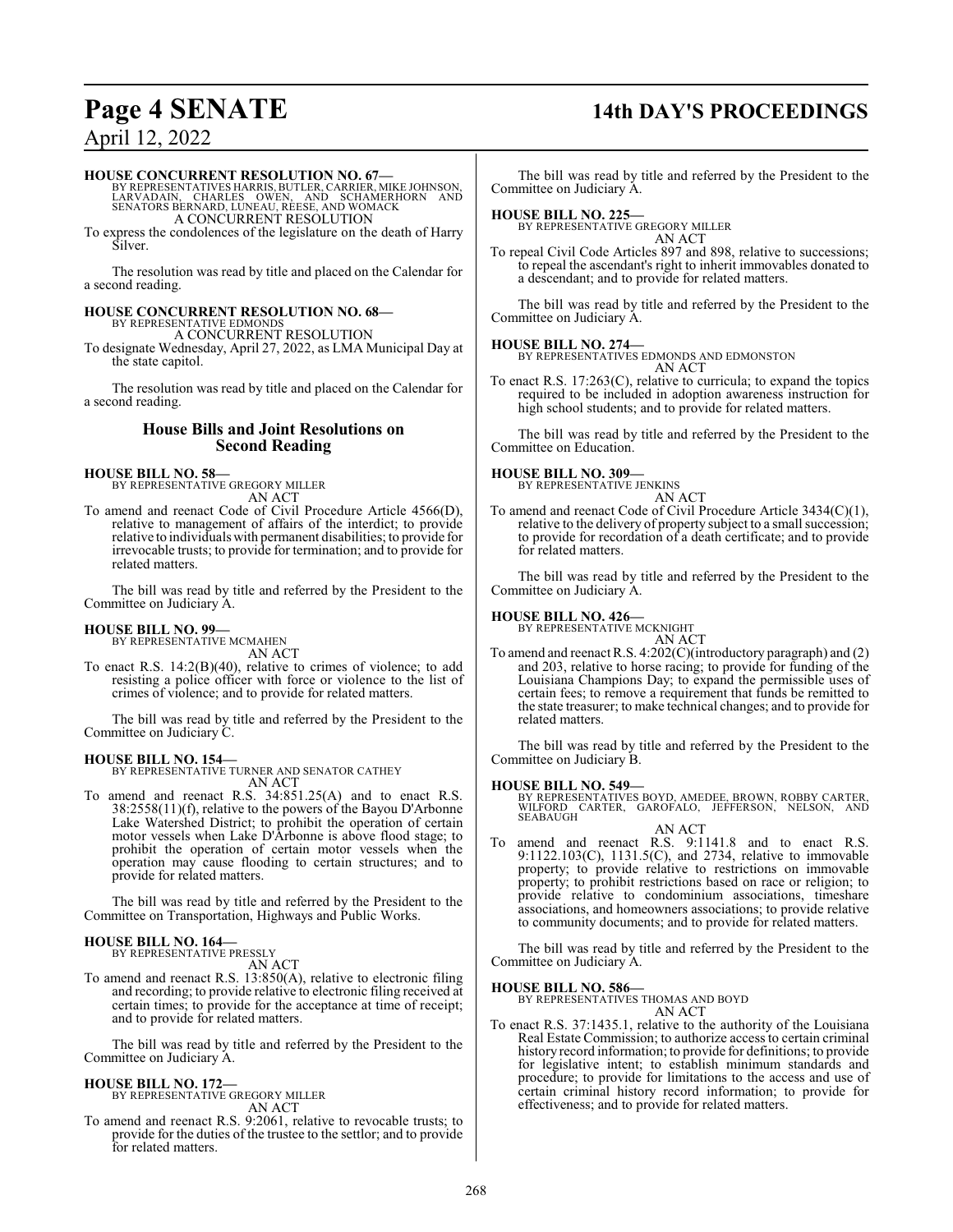## **14th DAY'S PROCEEDINGS Page 5 SENATE**

# April 12, 2022

The bill was read by title and referred by the President to the Committee on Commerce, Consumer Protection, and International Affairs.

#### **HOUSE BILL NO. 644—** BY REPRESENTATIVE GREEN

AN ACT

To amend and reenact R.S. 13:4163(A)(1), (B), (C)(1), (D)(2),  $(E)(1)(a)$  and  $(b)$  and  $(E)(2)($ introductory paragraph),  $(F)(1)$ ,  $(G)$ , (H), and (I) and to enact R.S. 13:4163(C)(3) and (E)(2)(c), relative to civil procedure; to provide for continuances or extension of certain deadlines; to provide relative to legislators or employees engaged in legislative or constitutional convention activities; to provide for legislative activities; to provide relative to the Public Service Commission and Board of Elementary and Secondary Education; to provide for judicial notice; to provide relative to appeals; to provide relative to appeal costs; and to provide for related matters.

The bill was read by title and referred by the President to the Committee on Judiciary A.

#### **HOUSE BILL NO. 658—**

BY REPRESENTATIVE STAGNI AN ACT

To amend and reenact R.S. 32:422.2, relative to the Louisiana Advisory Council on Driver Education membership; to modify the rules, regulations, and standards to include driver education providers; to increase the membership of the council; to remove the additional two-year cap on members appointed to the council; to increase the number of unexcused absences; to modify the procedure for council vacancies and appointment of council officers; to provide for council meeting venues; and to provide for related matters.

The bill was read by title and referred by the President to the Committee on Transportation, Highways and Public Works.

#### **HOUSE BILL NO. 704—**

BY REPRESENTATIVES NEWELL, BOYD, LANDRY, MOORE, AND SCHLEGEL AND SENATOR BARROW AN ACT

To amend and reenact R.S. 47:463.108(A), (D), and (E) and to repeal R.S. 47:463.108(F), relative to the breast cancer awareness special prestige license plate; provides relative to monies received from the royalty fees; and to provide for related matters.

The bill was read by title and referred by the President to the Committee on Transportation, Highways and Public Works.

**HOUSE BILL NO. 714—** BY REPRESENTATIVES FREIBERG, GEYMANN, AND FREEMAN AN ACT

To enact Part XII of Chapter 2 of Title 51 of the Louisiana Revised Statutes of 1950, to be comprised of R.S. 51:771 through 776, relative to the sale of certain cosmetics; to provide definitions; to prohibit the sale of certain cosmetics; to provide exemptions; to provide for application of law in political subdivisions; to provide for penalties; to provide for severability; and to provide for related matters.

The bill was read by title and referred by the President to the Committee on Commerce, Consumer Protection, and International Affairs.

#### **HOUSE BILL NO. 830—** BY REPRESENTATIVE DAVIS

AN ACT

To amend and reenact R.S.  $49:222(B)(1)(a)$  and to enact R.S. 49:222(B)(15), relative to fees chargeable by the secretary of state; to provide for transferring a limited liability company name; to establish a fee for certain termination services; to establish fees relative to structured settlement purchase companies; to make technical changes; and to provide for related matters.

The bill was read by title and referred by the President to the Committee on Commerce, Consumer Protection, and International Affairs.

**HOUSE BILL NO. 864—** BY REPRESENTATIVES DAVIS AND MCKNIGHT AND SENATOR WARD

AN ACT To amend and reenact R.S. 34:1133(B), (C)(7), and (G), 1134(A), and 1135(B) and to enact R.S. 34:1136(D), relative to the Board of Louisiana River Pilot Review and Oversight; to provide for the membership of the board; to provide for per diem for the judge member; to provide for a procedure regarding review of proposed rules; to provide for board funds; and to provide for related matters.

The bill was read by title and referred by the President to the Committee on Commerce, Consumer Protection, and International Affairs.

#### **HOUSE BILL NO. 867—**

BY REPRESENTATIVE MOORE AN ACT

To amend and reenact R.S.  $32:267(A)(2)$  and (E), to enact R.S. 32:267(A)(3) and (4), and to repeal R.S. 32:57.4 and 267.1, relative to the designation of highway safety corridors by the Department of Transportation and Development; to remove references to electronic enforcement; to provide for penalties; to provide for definitions; and to provide for related matters.

The bill was read by title and referred by the President to the Committee on Transportation, Highways and Public Works.

#### **House Concurrent Resolutions on Second Reading**

#### **HOUSE CONCURRENT RESOLUTION NO. 61—** BY REPRESENTATIVE THOMPSO A CONCURRENT RESOLUTION

To commend the members of the Delhi Charter School robotics program on winning top awards at the Louisiana VEX Robotics State Championship and qualifying to compete at the 2022 VEX Robotics World Championship.

The resolution was read by title. Senator Cathey moved to concur in the House Concurrent Resolution.

#### **ROLL CALL**

The roll was called with the following result:

#### YEAS

| Mr. President | Harris        | Peacock |
|---------------|---------------|---------|
| Abraham       | Hensgens      | Pope    |
| Bernard       | Hewitt        | Price   |
| Boudreaux     | Jackson       | Reese   |
| Bouie         | Lambert       | Smith   |
| Carter        | Luneau        | Stine   |
| Cathey        | McMath        | Talbot  |
| Cloud         | Milligan      | Tarver  |
| Connick       | Mills, F.     | Ward    |
| Fesi          | Mills, R.     | White   |
| Fields        | Mizell        | Womack  |
| Foil          | Morris        |         |
| Total $-35$   |               |         |
|               | <b>NAYS</b>   |         |
| Total - 0     |               |         |
|               | <b>ABSENT</b> |         |
| Allain        | Barrow        | Henry   |

Total - 3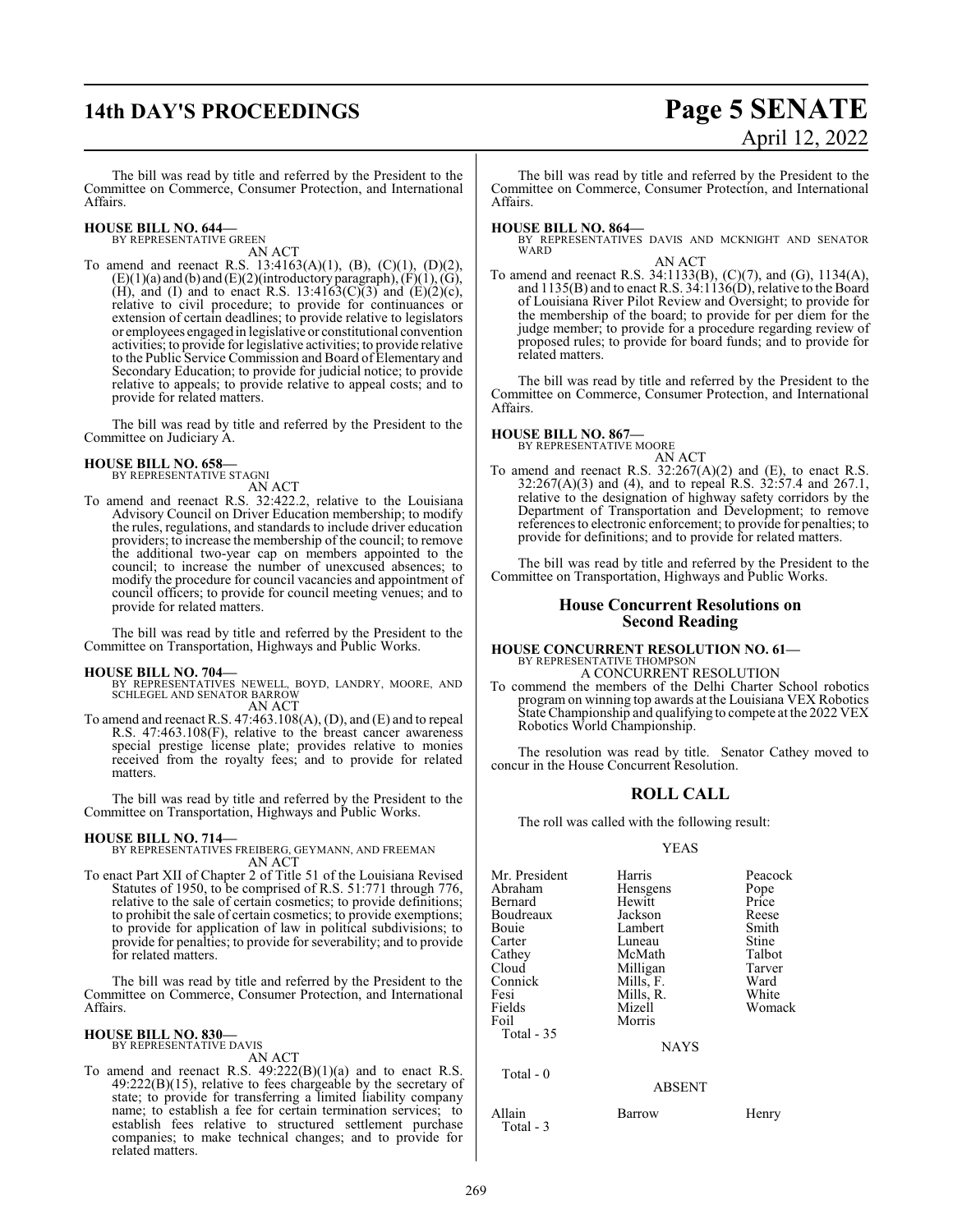#### The Chair declared the Senate concurred in the House Concurrent Resolution and ordered it returned to the House.

### **HOUSE CONCURRENT RESOLUTION NO. 62—**

BY REPRESENTATIVE THOMPSON A CONCURRENT RESOLUTION To commend the Delhi Charter School powerlifting team.

The resolution was read by title. Senator Cathey moved to concur in the House Concurrent Resolution.

#### **ROLL CALL**

The roll was called with the following result:

#### YEAS

| Mr. President<br>Abraham | <b>Hensgens</b><br>Hewitt | Pope<br>Price |
|--------------------------|---------------------------|---------------|
|                          |                           |               |
| Bernard                  | Jackson                   | Reese         |
| Boudreaux                | Lambert                   | Smith         |
| Bouie                    | Luneau                    | Stine         |
| Carter                   | McMath                    | Talbot        |
| Cathey                   | Milligan                  | Tarver        |
| Cloud                    | Mills, F.                 | Ward          |
| Fesi                     | Mills, R.                 | White         |
| Fields                   | Mizell                    | Womack        |
| Foil                     | Morris                    |               |
| Harris                   | Peacock                   |               |
| Total - 34               |                           |               |
|                          | <b>NAYS</b>               |               |
| Total - 0                |                           |               |
|                          | ABSENT                    |               |

Allain Connick<br>Barrow Henry **Barrow** Total - 4

The Chair declared the Senate concurred in the House Concurrent Resolution and ordered it returned to the House.

#### **Reports of Committees**

The following reports of committees were received and read:

#### **REPORT OF COMMITTEE ON**

#### **JUDICIARY A**

Senator Barrow Peacock, Chairman on behalf of the Committee on Judiciary A, submitted the following report:

#### April 12, 2022

To the President and Members of the Senate:

I am directed by your Committee on Judiciary A to submit the following report:

#### **SENATE RESOLUTION NO. 27—** BY SENATOR MORRIS

A RESOLUTION

To extend the term of the Task Force on Statewide Standards for Clerks of Court Electronic Filing and Records Retention that was created to determine the feasibility and propriety of clerks of court creating electronic records of original paper documents and the maintenance, preservation, and disposition of original paper documents once converted to electronic record, and propose recommendations, together with specific proposals for legislation.

Reported favorably.

## **Page 6 SENATE 14th DAY'S PROCEEDINGS**

### **SENATE CONCURRENT RESOLUTION NO. 18—**

BY SENATOR CONNICK A CONCURRENT RESOLUTION

To urge and request the Louisiana State Law Institute to study and make recommendations relative to the filing of additional documents in the form of rebuttable evidence with a reply memorandum in response to a motion for summary judgment.

Reported favorably.

#### **SENATE BILL NO. 255—** BY SENATOR BARROW

AN ACT

To amend and reenact Children's Code Article 1570.1 and R.S. 46:2136.1, relative to domestic abuse assistance; to provide relative to costs and fees associated with protective orders; to provide that failure to appear at a hearing for a protective order does not, in and of itself, constitute grounds for assessing costs and fees against a victim of domestic abuse; to provide definitions; and to provide for related matters.

Reported with amendments.

**SENATE BILL NO. 284—** BY SENATOR FOIL

- 
- To amend and reenact Code of Civil Procedure Arts. 2412(A) and (D), 2414, and 2415, and to amend and reenact R.S. 13:3921(A), 3923, and to repeal R.S. 20:32, relative to garnishments; to provide for notice of filing of garnishment petitions; to provide for service of garnishment judgments; to provide for garnishment of wages; and to provide for related matters.

AN ACT

Reported with amendments.

## **SENATE BILL NO. 486—** BY SENATOR MORRIS

AN ACT

To amend and reenact Code of Civil Procedure Art. 253(B), relative to clerks of court; to provide relative to pleadings, documents, and exhibits filed with the clerk of court; to provide for electronic transmittal of filings; to provide certain procedures for electronic filing and storage of documents; to provide for the conversion of filings into electronic records; and to provide for related matters.

Reported favorably.

#### **SENATE BILL NO. 489—** BY SENATOR JACKSON

AN ACT

To amend and reenact R.S. 9:315.30 and to enact R.S. 9:315.30(A) and (B), relative to child support; to provide for penalties; to provide for failure to comply with a subpoena, warrant, or court order in child support or paternity proceedings; to provide for the suspension of certain licenses; to provide for an effective date; and to provide for related matters.

Reported favorably.

Respectfully submitted, BARROW PEACOCK Chairman

#### **REPORT OF COMMITTEE ON**

#### **JUDICIARY B**

Senator GaryL. Smith Jr., Chairman on behalf ofthe Committee on Judiciary B, submitted the following report:

#### April 12, 2022

To the President and Members of the Senate: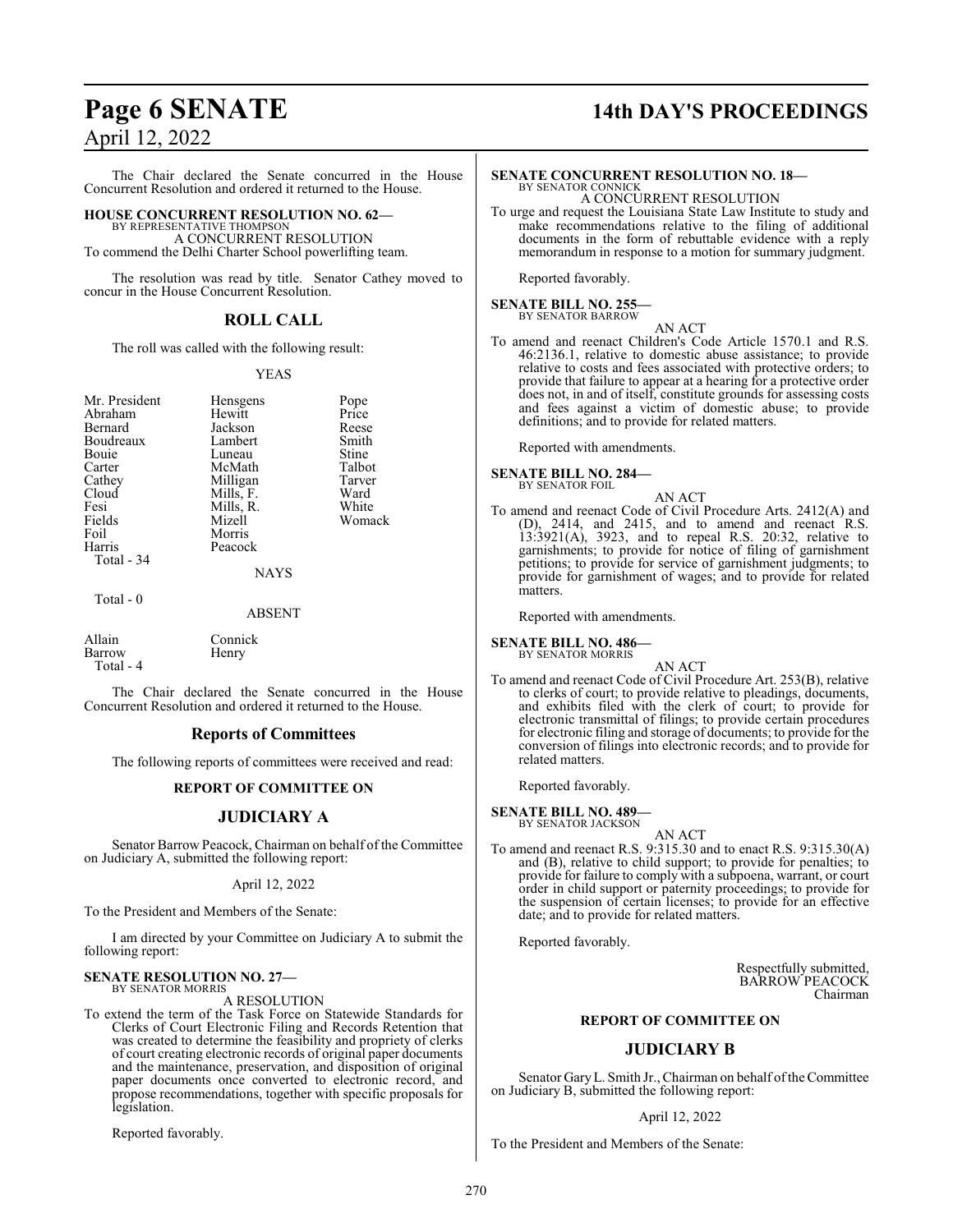## **14th DAY'S PROCEEDINGS Page 7 SENATE**

# April 12, 2022

I am directed by your Committee on Judiciary B to submit the following report:

#### **SENATE BILL NO. 206—** BY SENATOR JACKSON

AN ACT

To enact R.S. 15:147(B)(20), relative to the powers and duties of the Public Defender Board; to provide for entering into contracts with the University of Louisiana Monroe; to provide for an effective date; and to provide for related matters.

Reported with amendments.

Respectfully submitted, GARY L. SMITH JR. Chairman

#### **REPORT OF COMMITTEE ON**

#### **JUDICIARY C**

Senator Franklin J. Foil, Chairman on behalf of the Committee on Judiciary C, submitted the following report:

#### April 12, 2022

To the President and Members of the Senate:

I am directed by your Committee on Judiciary C to submit the following report:

#### **SENATE BILL NO. 4—** BY SENATOR MORRIS

A JOINT RESOLUTION

Proposing to amend Article I, Section 18(A) of the Constitution of Louisiana, relative to post-conviction bail; to eliminate judge's discretion to grant bail for certain offenses prior to conviction but before sentencing; to specify an election for submission of the proposition to electors; and to provide a ballot proposition.

Reported with amendments.

#### **SENATE BILL NO. 89—** BY SENATOR MORRIS

AN ACT

To amend and reenact Code of Criminal Procedure Art. 312(E) and 873, relative to bail; to provide relative to bail for offenders who have committed or been convicted of certain offenses; to provide relative to the delay for sentencing for certain offenses; and to provide for related matters.

Reported with amendments.

## **SENATE BILL NO. 142—** BY SENATOR MORRIS

#### AN ACT

To amend and reenact Code of Criminal Procedure Art. 890.1(D) and to enact R.S. 15:529.1 (A)(2)(c), relative to crimes of violence; to provide relative to minimum mandatory sentences for crimes of violence; to prohibit the waiver of minimum mandatory sentences for all crimes of violence; to provide an additional penalty for a second or subsequent offense when the offender has a criminal history including a crime of violence; and to provide for related matters.

Reported with amendments.

#### **SENATE BILL NO. 143—**

BY SENATORS MORRIS AND CATHEY AN ACT

To amend and reenact R.S. 40:1379.3(B)(2) and (I)(1) and (2), and to enact R.S.  $14:95(M)$  and R.S.  $40:1379.3.3$ , relative to the illegal carrying of weapons; to exempt certain persons from the crime of illegal carrying of weapons under certain circumstances; to provide for concealed weapon permits; to

provide for exceptions; to provide relative to the completion of a sixty-minute online concealed handgun education course; to provide relative to a database of licensed firearm and handgun instructors; to provide relative to blood alcohol readings; and to provide for related matters.

Reported favorably.

**SENATE BILL NO. 360—** BY SENATOR FOIL

AN ACT

To amend and reenact Code of Criminal Procedure Art. 331(I), (J), and (K) and to enact Code of Criminal Procedure Art. 33 $\hat{I}(C)(3)$ and  $(L)$ , relative to the discharge of bail obligations; to provide relative to the surrender of the defendant during a statewide public health emergency; to provide relative to bond forfeiture due to the defendant's failure to appear; to provide for procedures; and to provide for related matters.

Reported with amendments.

**SENATE BILL NO. 388—** BY SENATOR HEWITT

- AN ACT
- To amend and reenact R.S. 14:32.9 and R.S. 51:1402(10) and to enact R.S. 40:962.2, relative to chemical abortion drugs and the crime of criminal abortion; to define criminal induced chemical abortion; to prohibit the inducing of a criminal abortion by means of certain chemical abortion drugs without a required doctor's prescription; to provide for criminal penalties; to provide for defenses; to prohibit the sale, marketing, advertising, labeling, distributing, or importing of certain chemical abortion drugs; to define chemical abortion drugs; to provide for exceptions; to provide for the promulgation of rules; to provide for unfair trade practices; and to provide for related matters.

Reported with amendments.

Respectfully submitted, FRANKLIN J. FOIL Chairman

#### **Senate Bills and Joint Resolutions on Second Reading Reported by Committees**

#### **SENATE BILL NO. 5—**

BY SENATOR PRICE AND REPRESENTATIVE LARVADAIN AN ACT

To enact R.S. 11:542.3, relative to the Louisiana State Employees' Retirement System; to provide with respect to a nonrecurring lump-sum supplemental payment to certain retirees and beneficiaries; to provide relative to eligibility for and calculation ofsuch payment; to provide for an effective date; and to provide for related matters.

Reported with amendments by the Committee on Finance.

#### **SENATE COMMITTEE AMENDMENTS**

Amendments proposed by Senate Committee on Finance to Engrossed Senate Bill No. 5 by Senator Price

### AMENDMENT NO. 1

On page 2, line 19, change "cost-of-living increases" to "cost-ofliving adjustments"

On motion of Senator White, the committee amendment was adopted. The amended bill was read by title, ordered reengrossed and passed to a third reading.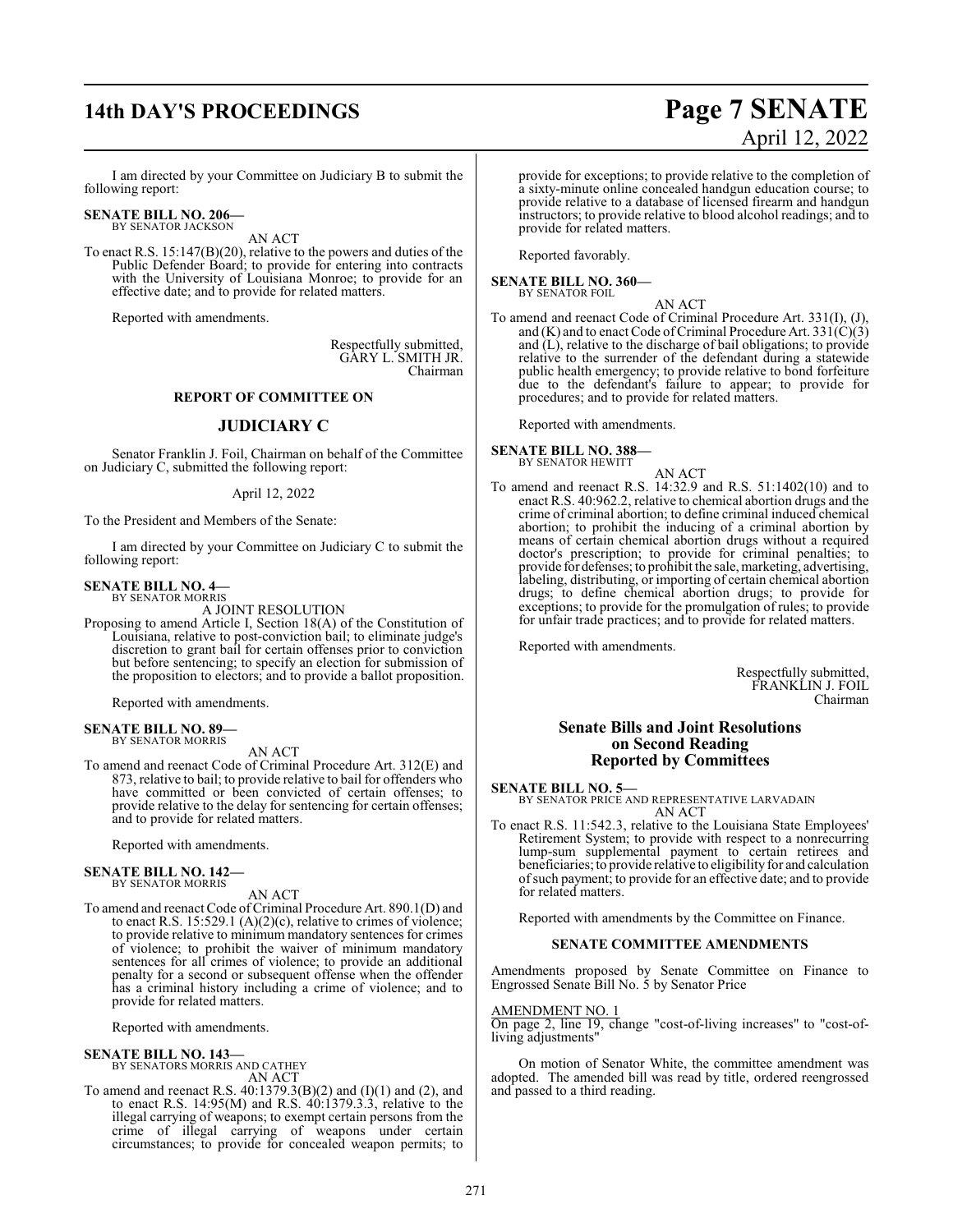#### **SENATE BILL NO. 19—** BY SENATOR MORRIS

AN ACT

To amend and reenact R.S. 32:415.2(A)(2)(a) and 863.1(C)(1)(a), relative to issuing of citations; relative to electronic citations; relative to issuance of a notice of suspension or revocation of driving privilege; and to provide for related matters.

Reported with amendments by the Committee on Transportation, Highways and Public Works.

#### **SENATE COMMITTEE AMENDMENTS**

Amendments proposed by Senate Committee on Transportation, Highways and Public Works to Original Senate Bill No. 19 by Senator Morris

#### AMENDMENT NO. 1

On page 1, delete line 3 and insert "citations; to provide for electronic citations; to provide for issuance of a notice of suspension"

AMENDMENT NO. 2 On page 1, line 10, after "A." delete "(1)"

AMENDMENT NO. 3

On page 2, line 11, after "**electronic form**" delete "be"

On motion of Senator McMath, the committee amendment was adopted. The amended bill was read by title, ordered engrossed and passed to a third reading.

#### **SENATE BILL NO. 44—**

BY SENATOR MIZELL AND REPRESENTATIVE SCHLEGEL AN ACT

To enact Chapter 7-A of Title 4 of the Louisiana Revised Statutes of 1950, to be comprised of R.S. 4:441 through 446, relative to athletic activities; to require that schools designate intercollegiate, interscholastic, or intramural athletic teams according to the biological sex of the team members; to provide that teams designated for females are not open to participation bybiological males;to provide immunity protections for schools from certain adverse actions; to provide for causes of action; to provide for legislative findings; to provide for definitions; to provide for remedies; and to provide for related matters.

Reported with amendments by the Committee on Education.

#### **SENATE COMMITTEE AMENDMENTS**

Amendments proposed by Senate Committee on Education to Original Senate Bill No. 44 by Senator Mizell

AMENDMENT NO. 1 On page 1, line 13, change "**WOMEN'S**" to "**WOMENS**"

AMENDMENT NO. 2 On page 1, line 16, change "**Women's**" to "**Womens**"

#### AMENDMENT NO. 3

On page 5, lines 9 and 10, change "**boys', or men's**" to "**boys, or mens**"

AMENDMENT NO. 4

On page 5, line 11, change "**girls', or women's**" to "**girls, or womens**"

AMENDMENT NO. 5

On page 5, line 19, change "**"men's" or "boy's"**" to "**"mens" or "boys"**"

#### AMENDMENT NO. 6

On page 5, line 24, change "**girls', or women's**" to "**girls, or womens**"

## **Page 8 SENATE 14th DAY'S PROCEEDINGS**

AMENDMENT NO. 7

On page 6, lines 8 and 9, change "**girls', or women's**" to "**girls, or womens**"

AMENDMENT NO. 8 On page 6, line 15, change "**Subsection D**" to "**Subsection E**"

AMENDMENT NO. 9 On page 6, line 17, change "**"girls'", or "women's"**" to "**"girls", or "womens"**"

AMENDMENT NO. 10 On page 6, line 24, change "**Subsection D**" to "**Subsection E**"

#### AMENDMENT NO. 11

On page 7, lines 2 and 3, change "**girls', or women's**" to "**girls, or womens**"

#### AMENDMENT NO. 12

On page 7, line 4, change "**Subsection D**" to "**Subsection E**"

On motion of Senator Fields, the committee amendment was adopted. The amended bill was read by title, ordered engrossed and passed to a third reading.

#### **SENATE BILL NO. 48—**

BY SENATOR REESE AND REPRESENTATIVE ZERINGUE AN ACT

To amend and reenact R.S. 39:100.56(D), (E), the introductory paragraph of  $(H)$ , and  $(I)$  and to repeal R.S. 39:100.56 $(G)(5)$ , (O), and (P), relative to the Water Sector Program; to provide relative to application period dates; to require the division of administration to post certain documents; to require the division of administration to conduct outreach efforts; to repeal provisions relative to capital outlay; to provide for an effective date; and to provide for related matters.

Reported with amendments by the Committee on Finance.

#### **SENATE COMMITTEE AMENDMENTS**

Amendments proposed by Senate Committee on Finance to Original Senate Bill No. 48 by Senator Reese

#### AMENDMENT NO. 1

On page 1, line 2, after "reenact" delete the remainder of the line and insert "R.S. 39:100.56(C), (D), (E), the introductory paragraph of (H), (I), and (J) and"

#### AMENDMENT NO. 2

On page 1, line 3, change "R.S. 39:100.56(G)(5)" to "R.S. 39:100.56(H)(5)"

#### AMENDMENT NO. 3

On page 1, at the beginning of line 4, insert "to remove provisions relative to storm water; to provide for funding for small water and sewer systems;"

#### AMENDMENT NO. 4

On page 1, line 9, after "Section 1." delete the remainder of the line and insert "R.S. 39:100.56(C), (D), (E), the introductory paragraph of  $(H)$ ,  $(I)$ , and  $(J)$  are"

#### AMENDMENT NO. 5

On page 1, between lines 12 and 13, insert:

. The Water Sector Program is hereby established to provide grant funding for repairs, improvements, and consolidation of community water and sewer systems, and repairs and improvements necessitated by storm water. The division of administration, office of facility planning and control, and the office of community development shall administer the program in consultation with the Louisiana Department of Health and the Department of Environmental Quality. The division shall establish a working panel comprised of employees of the office of facility planning and control and the office of community development, within the division of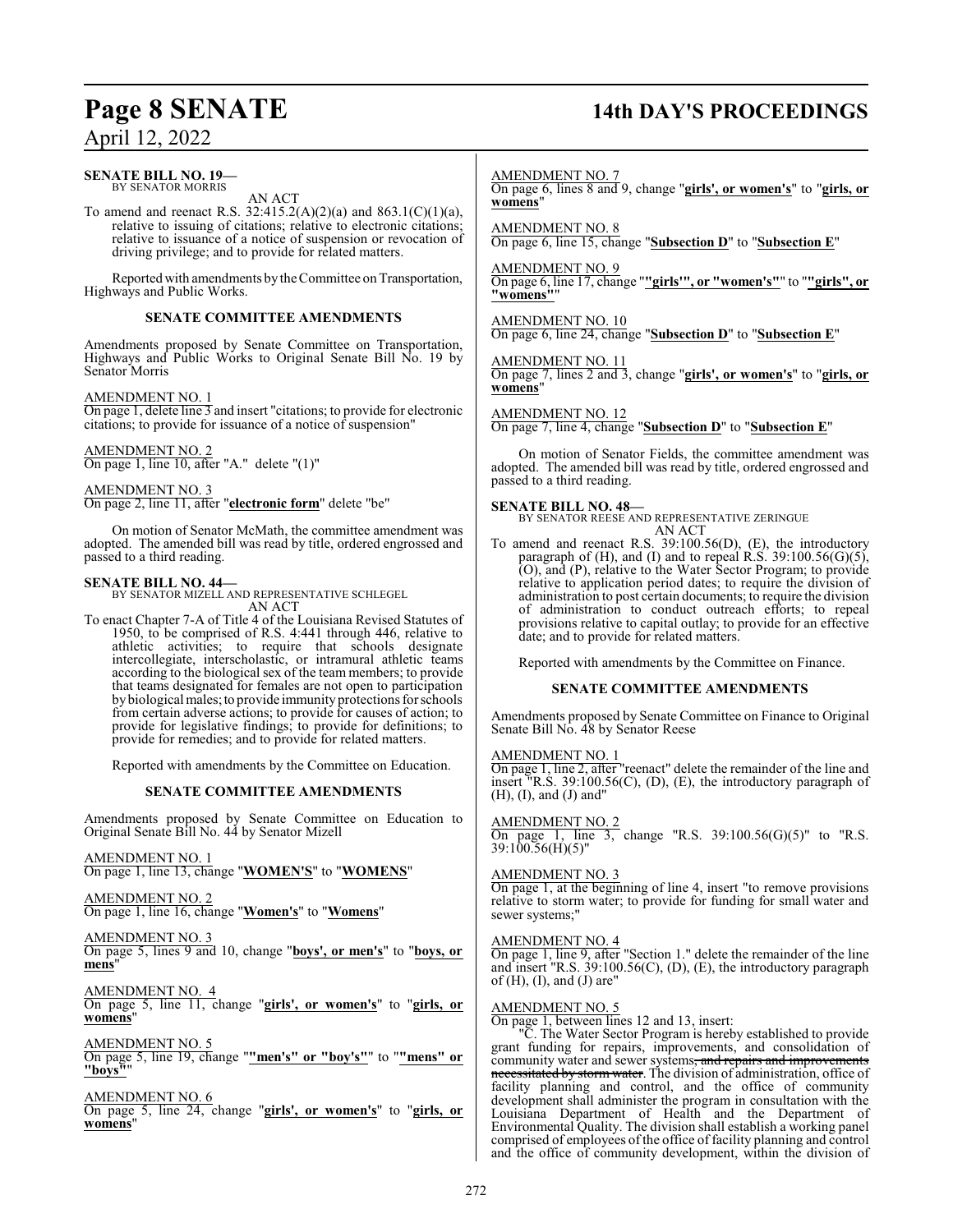## **14th DAY'S PROCEEDINGS Page 9 SENATE**

# April 12, 2022

administration, the office of public health within the Louisiana Department of Health, and the Department of Environmental Quality. The working panel shall review and rate applications submitted by community water systems, community sewer systems, and local governing authorities and submit recommendations for funding to the commission."

#### AMENDMENT NO. 6

On page 2, line 2, after "process for" insert "**ensuring funding for small water and sewer systems and**"

#### AMENDMENT NO. 7

On page 3, between lines 3 and 4, insert:

"J. The commission shall review the ratings and recommendations submitted by the working panel. The commission shall submit its recommendations for projects to receive monies from the fund and funding amounts to the Joint Legislative Committee on the Budget. The recommendations shall include**:**

**(1) Proposed** proposed matching funds, unless the commission recommends a waiver of matching funds or decreased match for any project based on the determination that the local governing authority or water system is unable to provide the match.

**(2) Funding for small water and sewer systems as provided** for in the guidance.

### AMENDMENT NO. 8

On page 3, line 5, change "R.S. 39:100.56(G)(5)" to "R.S. 39:100.56(H)(5)"

On motion of Senator White, the committee amendment was adopted. The amended bill was read by title, ordered engrossed and passed to a third reading.

#### **SENATE BILL NO. 51—** BY SENATOR MIZELL

#### AN ACT

To amend and reenact R.S. 13:721 and 722, relative to the Twenty-Second Judicial District Court; to provide for an additional commissioner for the Twenty-Second Judicial District Court; to authorize commissioners to preside over cases involving domestic violence; to authorize commissioners to preside over civil cases; to provide for the residency requirements of the commissioners; to provide for the salary of commissioners; to provide for the duties and powers of the commissioners; to provide for temporary orders and recommendations for final judgments; to provide for procedure and delays to request a hearing before a district court judge to traverse the recommendations of the commissioner; to reaffirm the jurisdiction and authority of the district judges to accept, reject, or modify the findings or recommendations of the commissioners; to provide for appeals; and to provide for related matters.

Reported with amendments by the Committee on Finance.

#### **SENATE COMMITTEE AMENDMENTS**

Amendments proposed by Senate Committee on Finance to Engrossed Senate Bill No. 51 by Senator Mizell

#### AMENDMENT NO. 1

On page 5, line 28, change "the **a** commissioner" to "the commissioner **commissioners**"

AMENDMENT NO. 2

On page 6, line 10, after "employment by" and before "commissioner" change "the" to "the **a**"

#### AMENDMENT NO. 3

#### On page 7, line 11, change "**authority**" to "**authorities**"

On motion of Senator White, the committee amendment was adopted. The amended bill was read by title, ordered reengrossed and passed to a third reading.

#### **SENATE BILL NO. 52—**

BY SENATOR ABRAHAM AN ACT

To provide relative to state highways; to designate the Black Bayou Bridge on Louisiana Highway 384 in Calcasieu Parish as the "Dorothy Carter Memorial Bridge"; to provide for an effective date; and to provide for related matters.

Reported with amendments by the Committee on Transportation, Highways and Public Works.

#### **SENATE COMMITTEE AMENDMENTS**

Amendments proposed by Senate Committee on Transportation, Highways and Public Works to Original Senate Bill No. 52 by Senator Abraham

#### AMENDMENT NO. 1

On page 1, line 10, delete the "**.**" and insert "**provided local or private monies are received by the department equal to the department's actual costs for material, fabrication, mounting posts, and installation of each sign, not to exceed the sum of five hundred fifty dollars per sign.**"

On motion of Senator McMath, the committee amendment was adopted. The amended bill was read by title, ordered engrossed and passed to a third reading.

## **SENATE BILL NO. 57—**<br>BY SENATOR MCMATH

AN ACT

To amend and reenact R.S. 17:497, relative to the compensation of school bus operators who transport public school students; to provide changes to the method by which compensation is calculated; to require compensation for certain purchases made by school bus operators; to provide for an effective date; and to provide for related matters.

Reported with amendments by the Committee on Education.

#### **SENATE COMMITTEE AMENDMENTS**

Amendments proposed by Senate Committee on Education to Original Senate Bill No. 57 by Senator McMath

#### AMENDMENT NO. 1

On page 3, line 2, after "**lift**" insert "**mechanisms**"

#### AMENDMENT NO. 2

On page 3, line 6, between "Section" and "shall" insert a comma "**,**"

AMENDMENT NO. 3 On page 3, line 13, change "**mobility securement devices**" to

#### "**mobility device securement systems**"

On motion of Senator Fields, the committee amendment was adopted. The amended bill was read by title, ordered engrossed and recommitted to the Committee on Finance.

#### **SENATE BILL NO. 68—**

BY SENATOR FRED MILLS AN ACT

To amend and reenact R.S. 51:61, 64, and 65, relative to foreign trade zones; to provide relative to the Port of Iberia; to provide authorization for the port commission to make application to be designated as a foreign trade zone; and to provide for related matters.

Reported favorably by the Committee on Transportation, Highways and Public Works. The bill was read by title, ordered engrossed and passed to a third reading.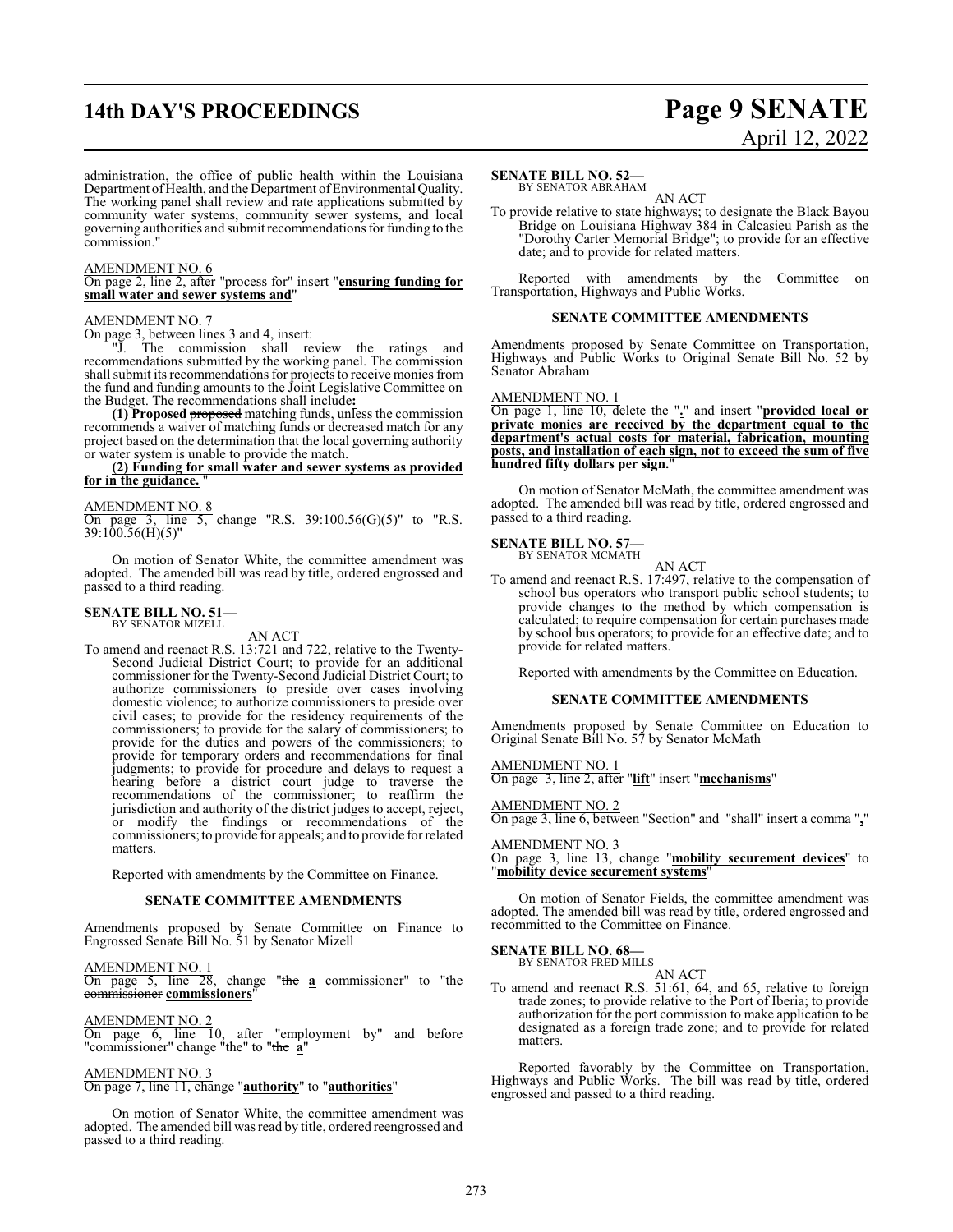### **SENATE BILL NO. 69—**

BY SENATOR CONNICK AN ACT

To amend and reenact R.S. 46:1806(A)(1), 1842(3)(c), and (15)(c) and (d), 1843, and 1844(H),  $(K)(1)(a)$ , and  $(T)(1)$  and  $(3)$ , and to enact R.S.  $46:1842(3)(d)$  through (h) and  $(15)(e)$  through (h), relative to crime victim protections; to provide relative to broadening rights for victims of crimes and designated family members; and to provide for related matters.

Reported favorably by the Committee on Finance. The bill was read by title and passed to a third reading.

#### **SENATE BILL NO. 79—** BY SENATOR WHITE

AN ACT

To provide relative to state highways; to designate a portion of La Highway 16 in St. Helena Parish as the "Trooper George Baker Memorial Highway"; and to provide for related matters.

Reported with amendments by the Committee on Transportation, Highways and Public Works.

#### **SENATE COMMITTEE AMENDMENTS**

Amendments proposed by Senate Committee on Transportation, Highways and Public Works to Original Senate Bill No. 79 by Senator White

#### AMENDMENT NO. 1

On page 1, line 3 after "Highway";" insert "to provide for restrictions on costs of materials to the department;"

#### AMENDMENT NO. 2

On page 1, line 9, delete the "**.**" and insert "**provided local or private monies are received by the department equal to the department's actual costs for material, fabrication, mounting posts, and installation of each sign, not to exceed the sum of five hundred fifty dollars per sign.**"

On motion of Senator McMath, the committee amendment was adopted. The amended bill was read by title, ordered engrossed and passed to a third reading.

#### **SENATE BILL NO. 94—** BY SENATOR JACKSON

AN ACT

To amend and reenact R.S.  $17:81(Y)(1)$  and (3) and to enact R.S. 17:7(16), relative to instruction and posting of information in public schools regarding child assault awareness and prevention; to provide for responsibilities of the State Board of Elementary and Secondary Education and local public school governing authorities; and to provide for related matters.

Reported favorably by the Committee on Education. The bill was read by title, ordered engrossed and passed to a third reading.

## **SENATE BILL NO. 107—** BY SENATOR LUNEAU

AN ACT

To amend and reenact R.S. 23:1553(G), to enact R.S. 49:191(13), and to repeal R.S. 49:191(10)(l), relative to the Louisiana Workforce Commission; to provide for the re-creation of the Louisiana Workforce Commission and all statutory entities made a part of the department by law; to provide for the effective termination date for all statutory authority for the existence of such statutory entities; to provide for the reauthorization of the Incumbent Worker Training Program within the Louisiana Workforce Commission; and to provide for related matters.

Reported favorably by the Committee on Labor and Industrial Relations. The bill was read by title, ordered engrossed and passed to a third reading.

## **Page 10 SENATE 14th DAY'S PROCEEDINGS**

#### **SENATE BILL NO. 108—**

BY SENATOR WARD

AN ACT To amend and reenact R.S. 32:299.3(A)(1), relative to utility terrain vehicles; to provide for definitions; to provide for a distinction between utility terrain vehicle and recreational off-highway vehicle; and to provide for related matters.

Reported favorably by the Committee on Transportation, Highways and Public Works. The bill was read by title, ordered engrossed and passed to a third reading.

## **SENATE BILL NO. 123—** BY SENATOR ABRAHAM

AN ACT

To authorize the use of certain state property in Cameron Parish for seafood research; to provide relative to protecting the state's natural resources; to provide relative to the use of certain waters for oyster farming research; to provide relative to the specification of the boundaries and size of the areas in which the research will be conducted; and to provide for related matters.

Reported favorably by the Committee on Natural Resources. The bill was read by title, ordered engrossed and passed to a third reading.

#### **SENATE BILL NO. 127—** BY SENATOR CARTER

AN ACT

To amend and reenact R.S. 48:205 (A) and (B), relative to certain advertising requirements for small purchase bids; to provide for technical corrections; and to provide for related matters.

Reported favorably by the Committee on Transportation, Highways and Public Works. The bill was read by title, ordered engrossed and passed to a third reading.

#### **SENATE BILL NO. 138—** BY SENATOR MORRIS

AN ACT

To amend and reenact R.S.  $48:77(C)(2)(c)$  and  $(E)$  and to enact R.S. 48:77(F), relative to the funding of certain projects from the Construction Subfund of the Transportation Trust Fund; to provide for an effective date; and to provide for related matters.

Reported with amendments by the Committee on Transportation, Highways and Public Works.

#### **SENATE COMMITTEE AMENDMENTS**

Amendments proposed by Senate Committee on Transportation, Highways and Public Works to Original Senate Bill No. 138 by Senator Morris

#### AMENDMENT NO. 1

On page 2, delete lines 4 through 7, and insert:

"**E. As authorized by Article VII, Section 27(B)(2) of the Constitution of Louisiana, and notwithstanding any law or regulation to the contrary, the direct costs associated with actual project delivery, construction, and maintenance of local government projects listed or described in Subsections C and D of this Section shall be funded with monies deposited into the subfund pursuant to the provisions of this Section.**"

On motion of Senator McMath, the committee amendment was adopted. The amended bill was read by title, ordered engrossed and passed to a third reading.

#### **SENATE BILL NO. 151—** BY SENATOR POPE

#### A JOINT RESOLUTION

Proposing to amend Article VII, Section 21(F) of the Constitution of Louisiana, relative to ad valorem tax exemptions for manufacturing establishments approved by the State Board of Commerce and Industry; to provide requirements for certain exemptions involving input from local governmental entities;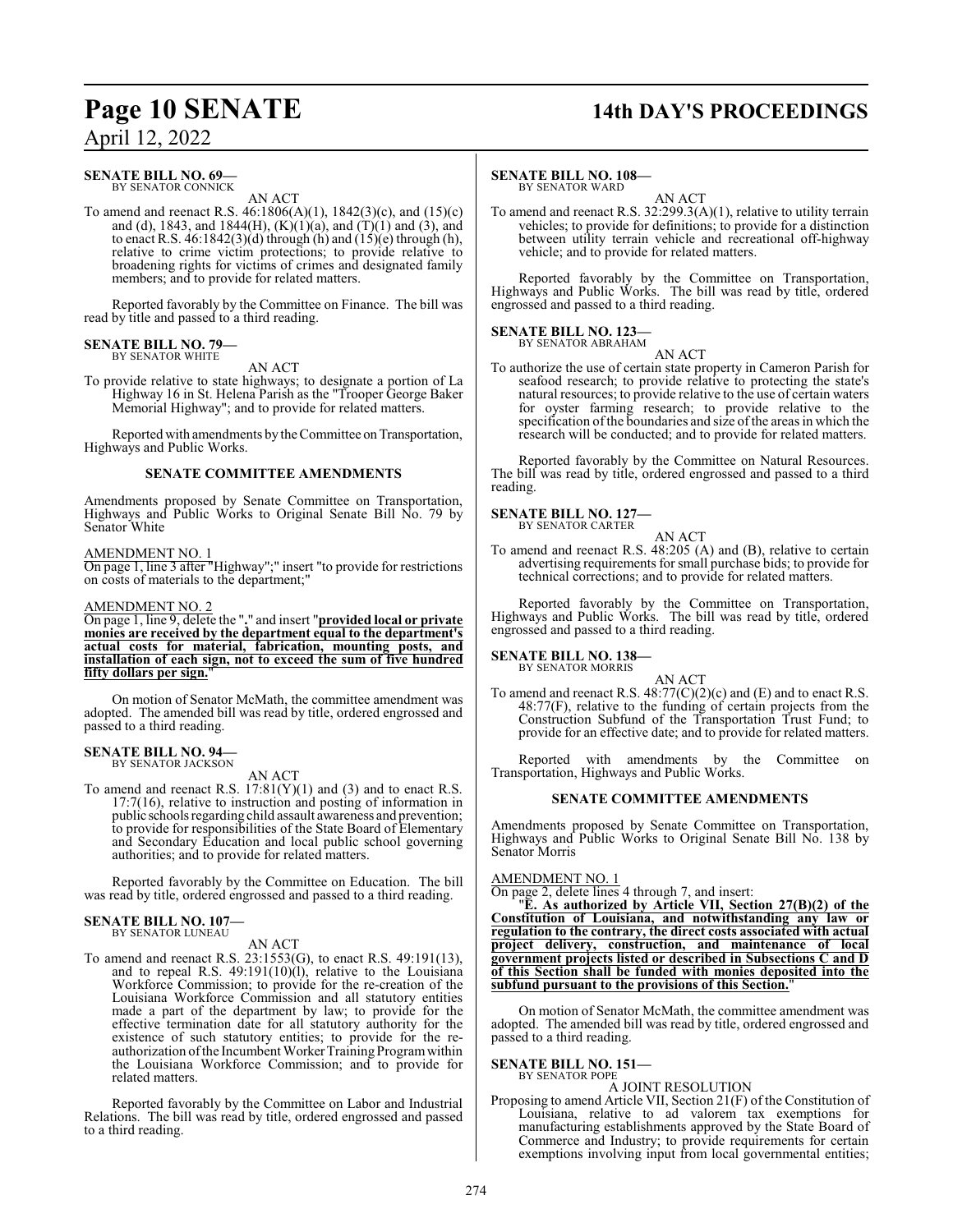## **14th DAY'S PROCEEDINGS Page 11 SENATE**

## April 12, 2022

and to specify an election for submission of the proposition to electors; and to provide a ballot proposition.

Reported with amendments by the Committee on Revenue and Fiscal Affairs.

#### **SENATE COMMITTEE AMENDMENTS**

Amendments proposed by Senate Committee on Revenue and Fiscal Affairs to Original Senate Bill No. 151 by Senator Pope

### AMENDMENT NO. 1

On page 2, line 20, after "**project**"delete the remainder of the line and delete line 21 and insert: "**unless the project results in the creation of net new permanent direct jobs or is required to retain the existing number of direct permanent jobs.**"

#### AMENDMENT NO. 2

On page 3, lines 16 and 17, after "results" delete "in the creation of new permanent jobs" insert "in job creation or retention"

#### AMENDMENT NO. 3

On page 3, line 18, delete "whose revenue" and insert "that"

On motion of Senator Reese, the committee amendment was adopted. The amended bill was read by title, ordered engrossed and passed to a third reading.

#### **SENATE BILL NO. 177—** BY SENATOR FIELDS

AN ACT

To amend and reenact R.S. 17:151.3(C)(1), relative to kindergarten attendance; to provide clarification relative to students entering first grade during the 2022-2023 school year; and to provide for related matters.

Reported favorably by the Committee on Education. The bill was read by title, ordered engrossed and passed to a third reading.

#### **SENATE BILL NO. 181—** BY SENATOR MCMATH

AN ACT

To amend and reenact R.S. 2:801 and 809, relative to DOTD and the definition of an airport sponsor; to provide for the approval, inspection, and certification of airport construction projects; and to provide for related matters.

Reported favorably by the Committee on Transportation, Highways and Public Works. The bill was read by title, ordered engrossed and passed to a third reading.

#### **SENATE BILL NO. 189—** BY SENATOR WHITE

AN ACT

To amend and reenact R.S. 17:66(A)(2), relative to the jurisdiction of the Central Community School System; to provide with respect to the boundaries of the school system; to provide for current students who reside in the area; and to provide for related matters.

Reported favorably by the Committee on Education. The bill was read by title, ordered engrossed and passed to a third reading.

#### **SENATE BILL NO. 236—** BY SENATOR JACKSON

AN ACT

To amend and reenact R.S. 17:195(A)(2), relative to school nutrition programs; to provide relative to payments for school meals; to provide for reimbursement for costs of certain school meals; and to provide for related matters.

Reported favorably by the Committee on Education. The bill was read by title, ordered engrossed and recommitted to the Committee on Finance.

#### **SENATE BILL NO. 241—** BY SENATOR ALLAIN

AN ACT

To enact R.S. 47:1989(G) and 2134(F), relative to security required for challenging the correctness or legality of ad valorem tax assessments; to provide that a payment under protest is not required to appeal the correctness of an assessment to the Louisiana TaxCommission; to provide for the posting of a bond or other security in lieu of a payment under protest for challenges to the legality of an assessment; and to provide for related matters.

Reported with amendments by the Committee on Revenue and Fiscal Affairs.

#### **SENATE COMMITTEE AMENDMENTS**

Amendments proposed by Senate Committee on Revenue and Fiscal Affairs to Original Senate Bill No. 241 by Senator Allain

#### AMENDMENT NO. 1

On page 1, line 2, after "To" insert "amend and reenact R.S. 47:2134(E)(1) and"

#### AMENDMENT NO. 2

On page 1, line 9, after "Section 1." insert "R.S.  $47:2134(E)(1)$  is hereby amended and reenacted and"

#### AMENDMENT NO. 3

On page 1, line 13, delete "**is not required to**" and insert "**shall either**"

#### AMENDMENT NO. 4

On page 1, line 14, after "**tax**" delete the remainder of the line, delete line 15, and insert; "**as provided in R.S. 47:2134(B)(1) or post security for the disputed amount as provided in R.S. 47:2134(F).**"

#### AMENDMENT NO. 5 On page 1, after line 17, insert:

"\* \* \*

E.(1) Upon request of a taxpayer and upon proper showing by the taxpayer that the principle of law involved in an additional assessment is already pending before theBoard ofTax Appeals or the courts for judicial determination, the taxpayer, upon agreement to abide by the pending decision of the Board of Tax Appeals or the courts, may pay the additional assessment under protest **pursuant to Subsection B or C of this Section or file a rule to set bond or other security pursuant to Subsection F of this Section** but need not file an additional suit. In such cases, the tax paid under protest shall be segregated and held by the collecting officer or officers until the question of law involved has been determined by the courts, the Board of Tax Appeals, or finally decided by the courts on appeal, and shall then be disposed of as provided in the final decision of the Board of Tax Appeals or courts, as applicable."

AMENDMENT NO. 6 On page 2, line 2, before "**legality**"insert "**correctness or**"

AMENDMENT NO. 7

On page 2, line 3, after "**Subsection**" insert "**B or**"

AMENDMENT NO. 8 On page 2, line 6, delete "**The**"and insert "**On or before the date on which the taxes are due, the**"

#### AMENDMENT NO. 9

On page 3, after line 10 insert:

#### "**(7) This Subsection shall not apply to amounts of tax that are not in dispute and are not the subject of a correctness or legality challenge.**"

On motion of Senator Reese, the committee amendment was adopted. The amended bill was read by title, ordered engrossed and passed to a third reading.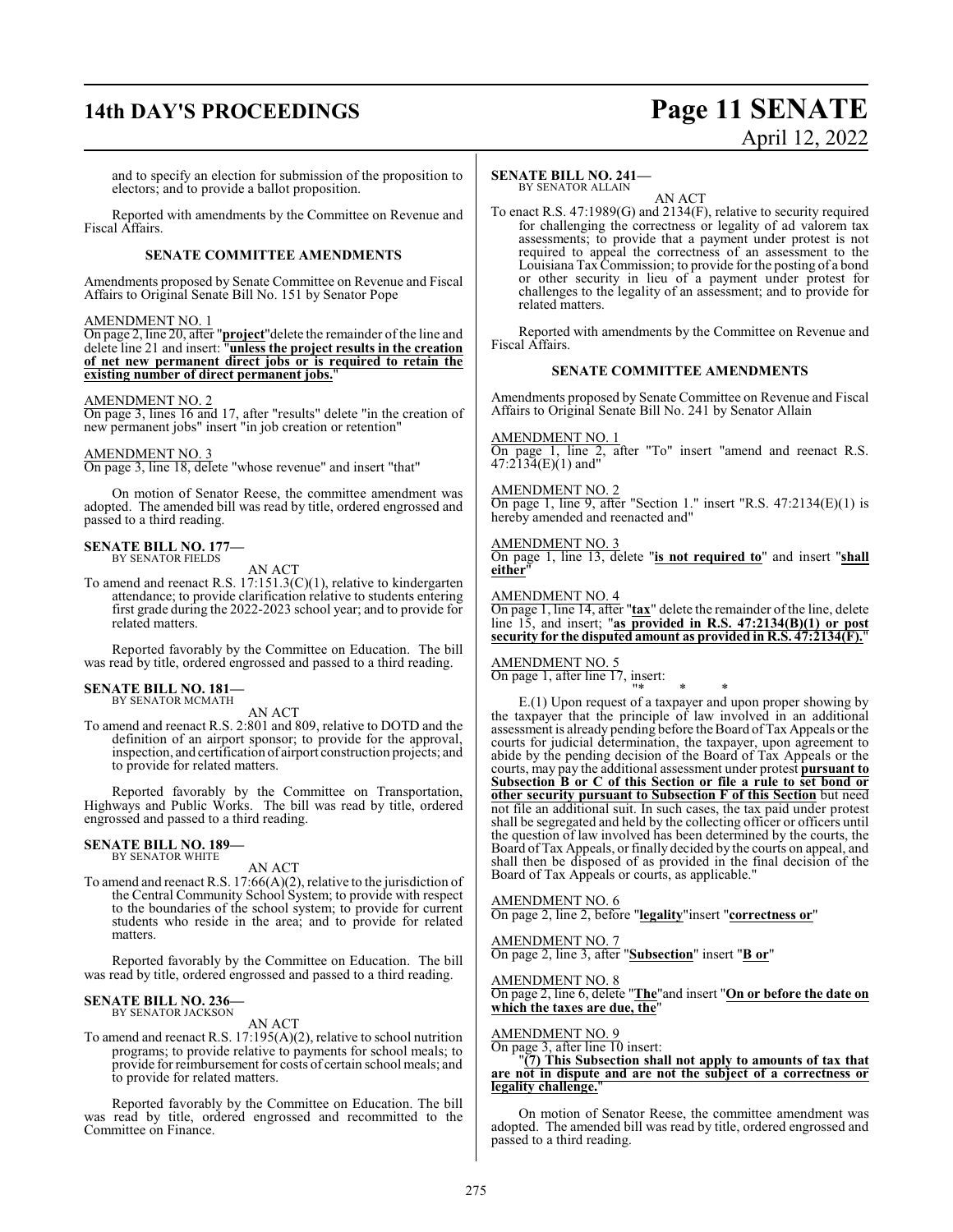## **Page 12 SENATE 14th DAY'S PROCEEDINGS**

April 12, 2022

#### **SENATE BILL NO. 246—**

BY SENATOR ALLAIN A JOINT RESOLUTION

Proposing to add Article VII, Section 21(O) of the Constitution of Louisiana, relative to ad valorem taxation; to authorize parishes to provide for an ad valorem tax exemption for goods held in inventory; to provide for a reduction in the maximum ad valorem tax exemption for manufacturing establishments for parishes exempting inventory; and to specify an election for submission of the proposition to electors and provide a ballot proposition.

Reported favorably by the Committee on Revenue and Fiscal Affairs. The bill was read by title, ordered engrossed and passed to a third reading.

#### **SENATE BILL NO. 247—**

BY SENATOR ALLAIN

AN ACT To enact R.S. 47:1717, relative to ad valorem tax exemptions; to provide for procedures for parishes providing an ad valorem tax exemption for goods held in inventory; to provide for a definition of goods held in inventory; to provide for effectiveness; and to provide for related matters.

Reported with amendments by the Committee on Revenue and Fiscal Affairs.

#### **SENATE COMMITTEE AMENDMENTS**

Amendments proposed by Senate Committee on Revenue and Fiscal Affairs to Original Senate Bill No. 247 by Senator Allain

AMENDMENT NO. 1

On page 1, line 17, after "**(a)**" delete the remainder of the line and insert "**In parishes with one or more municipalities, the parish governing authority, with the approval of the governing authorities of all**"

#### AMENDMENT NO. 2

On page 2, line 8, at the beginning of the line, delete "**and**"and insert "**after**"

AMENDMENT NO. 3

On page 2, line 9, after "**purpose**" insert "**that is called and conducted pursuant to the Louisiana Election Code**"

AMENDMENT NO. 4 On page 2, line 15, after "**except**"insert "**as authorized**"

AMENDMENT NO. 5 On page 2, line 16, after "**legislature**" insert "**enacted**"

AMENDMENT NO. 6 On page 3, line 17. change "No. "to "No. 246"

On motion of Senator Reese, the committee amendment was adopted. The amended bill was read by title, ordered engrossed and passed to a third reading.

**SENATE BILL NO. 250—** BY SENATOR CONNICK AND REPRESENTATIVE STEFANSKI AN ACT

To amend and reenact R.S. 17:3703, relative to intercollegiate athletics; to provide for the responsibilities of postsecondary education institutions with respect to intercollegiate athletes' compensation; to provide for an effective date; and to provide for related matters.

Reported with amendments by the Committee on Education.

#### **SENATE COMMITTEE AMENDMENTS**

Amendments proposed by Senate Committee on Education to Original Senate Bill No. 250 by Senator Connick

#### AMENDMENT NO. 1

On page1, line 17, after "institution," delete the remainder of the line

#### AMENDMENT NO. 2

On page 2, at the beginning of line 1, delete "institution or its intercollegiate athletic programs,"

#### AMENDMENT NO. 3

On page 2, line 2, after "institution" delete "or entity"

#### AMENDMENT NO. 4

On page 2, delete lines 23 through 25, and insert the following: "(2) An intercollegiate athlete shall not earn compensation for the use"

On motion of Senator Fields, the committee amendment was adopted. The amended bill was read by title, ordered engrossed and passed to a third reading.

#### **SENATE BILL NO. 259—**

BY SENATOR HEWITT

AN ACT To enact Chapter 21 of Title 49 of the Revised Statutes of 1950, to be comprised of R.S. 49:1401-1403, relative to certain public benefit programs; to require annual reports from state agencies administering federal and state social services and financial assistance programs; to enhance program integrity; to eliminate fraud, waste, and abuse of federal and state resources; and to provide for related matters.

Reported favorably by the Committee on Finance. The bill was read by title, ordered engrossed and passed to a third reading.

#### **SENATE BILL NO. 282—** BY SENATOR JACKSON

AN ACT

To amend and reenact Part III of Chapter 3 of Title 46 of the Louisiana Revised Statutes of 1950, comprised of R.S. 46:351 through 356, relative to public assistance programs; to establish a workforce training initiative to serve public assistance recipients; to provide for interagency collaboration in administering the program; to provide for an advisory board; to provide for an initial service area followed by a statewide extension of the program; to provide for duties of the executive director of the Louisiana Workforce Commission, the secretary of the Department of Children and Family Services, the secretary of the Louisiana Department of Health, the state superintendent of education, and the president of the Louisiana Community and Technical College System with respect to the program; to provide for administrative rulemaking; to provide for an effective date; and to provide for related matters.

Reported favorably by the Committee on Labor and Industrial Relations. The bill was read by title, ordered engrossed and passed to a third reading.

#### **SENATE BILL NO. 364—** BY SENATOR REESE

- AN ACT
- To amend and reenact R.S. 47:1837(G)(1) and (3), relative to the Louisiana Tax Commission; to provide for notice requirements for proposed rulemaking; and to provide for related matters.

Reported with amendments by the Committee on Revenue and Fiscal Affairs.

#### **SENATE COMMITTEE AMENDMENTS**

Amendments proposed by Senate Committee on Revenue and Fiscal Affairs to Original Senate Bill No. 364 by Senator Reese

AMENDMENT NO. 1 On page 1, line 2, delete "(1) and"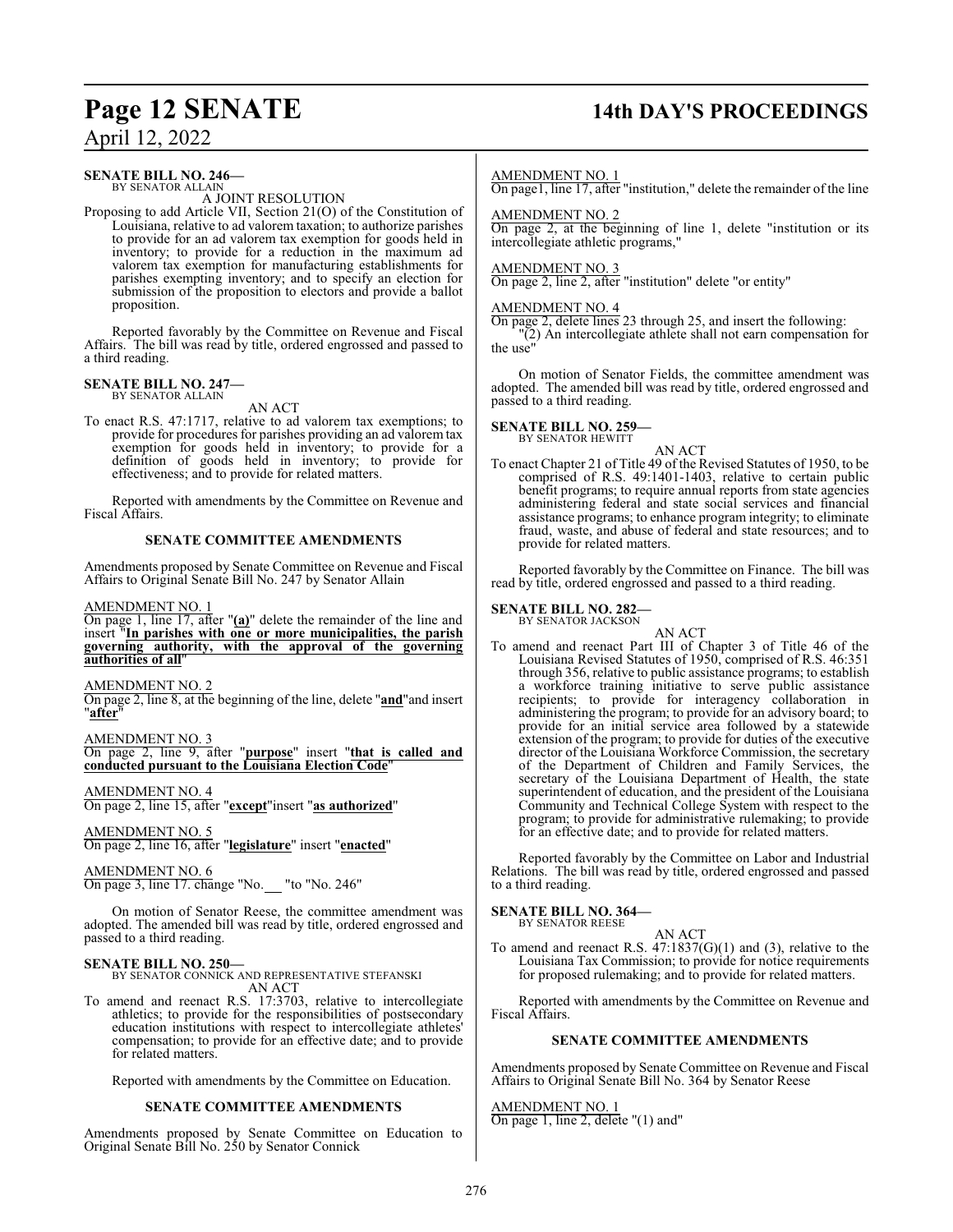## **14th DAY'S PROCEEDINGS Page 13 SENATE**

## April 12, 2022

#### AMENDMENT NO. 2

On page 1, line 3, change "proposed" to "emergency"

AMENDMENT NO. 3 On page 1, line 6, delete  $''(1)$  and  $(3)$  are" and insert  $''(3)$  is"

AMENDMENT NO. 4 On page 1, delete lines 10 through 16 and insert:  $"G.$  \* \* \* \*

AMENDMENT NO. 5 On page 1, line 17, after "(3)" insert "**(a)**"

AMENDMENT NO. 6 On page 2, line 3, change "**Section**" to "**Paragraph**"

#### AMENDMENT NO. 7

On page 2, after line 4, insert:

"**(b) The tax commission shall post the current draft of any proposed emergency rule on the commission's website at least sixty days before the publication of the final version of the emergency rule in the Louisiana Register and shall provide for the submission of comments. All comments received within thirty days of the posting of the draft emergency rule shall be reviewed and considered by the commission. The commission may revise the draft before the final version of the emergency rule is submitted to the Office of the State Register. The provisions of this Subparagraph shall not apply to statewide advisories issued by the commission.**"

On motion of Senator Reese, the committee amendment was adopted. The amended bill was read by title, ordered engrossed and passed to a third reading.

## **SENATE BILL NO. 389—** BY SENATOR REESE

AN ACT

To amend and reenact R.S. 32:414(R)(1) and R.S. 47:296.2(A), relative to the suspension and denial of renewing a driver's license for the nonpayment of individual income taxes; to increase the threshold; to provide for technical corrections; provide for an effective date; and to provide for related matters.

Reported with amendments by the Committee on Revenue and Fiscal Affairs.

#### **SENATE COMMITTEE AMENDMENTS**

Amendments proposed by Senate Committee on Revenue and Fiscal Affairs to Original Senate Bill No. 389 by Senator Reese

AMENDMENT NO. 1

On page 2, line 1, after "denied" delete the remainder of the line and insert: "**if all of the following conditions are met:**

**(1) The**"

#### AMENDMENT NO. 2

On page 2, line 3, after "nonappealable" insert "**.**" and delete "if the" and insert:

"**(2) The**"

#### AMENDMENT NO. 3

On page 2, between lines 5 and 6, insert:

"**(3) The individual has not paid the assessment or judgment. (4) The individual has not entered into a payment plan with the Department of Revenue within ninety days of the date the assessment or judgment became final and nonappealable.**"

On motion of Senator Reese, the committee amendment was adopted. The amended bill was read by title, ordered engrossed and passed to a third reading.

#### **SENATE BILL NO. 397—**

BY SENATOR CONNICK AN ACT

To enact R.S. 33:2569, relative to the position of assistant police chief for the city of Westwego; to provide relative to seniority; to provide regarding demotion from the position; to provide relative to corrective and disciplinary actions; and to provide for related matters.

Reported favorably by the Committee on Local and Municipal Affairs. The bill was read by title, ordered engrossed and passed to a third reading.

#### **SENATE BILL NO. 399—** BY SENATOR FIELDS

AN ACT

To authorize and provide for the transfer of certain state property; to authorize the transfer of certain state property in East Baton Rouge Parish; to provide for the property description; to provide for reservation of mineral rights; to provide terms and conditions; to provide an effective date; and to provide for related matters.

Reported with amendments by the Committee on Natural Resources.

#### **SENATE COMMITTEE AMENDMENTS**

Amendments proposed by Senate Committee on Natural Resources to Original Senate Bill No. 399 by Senator Fields

#### AMENDMENT NO. 1

On page 1, line 10, after "property" insert "lying in East Baton Rouge Parish"

#### AMENDMENT NO. 2

On page 1, line 12, after "on" and before "North" insert "the"

#### AMENDMENT NO. 3

On page 1, delete line 13 and insert "to the state out of the name of B. V. Baranco for unpaid taxes of 1933."

On motion of Senator Hensgens, the committee amendment was adopted. The amended bill was read by title, ordered engrossed and passed to a third reading.

#### **SENATE BILL NO. 401—**

BY SENATOR MCMATH AN ACT

To amend and reenact R.S. 33:1236(55)(a), relative to the powers of parish governing authorities; to provide for certain fees in St. Tammany and Washington parishes; and to provide for related matters.

Reported with amendments by the Committee on Local and Municipal Affairs.

#### **SENATE COMMITTEE AMENDMENTS**

Amendments proposed by Senate Committee on Local and Municipal Affairs to Original Senate Bill No. 401 by Senator McMath

#### AMENDMENT NO. 1

On page 2, line 2, after "criminal court filings," delete "civil court filings in forma pauperis,"

#### AMENDMENT NO. 2

On page 2, after line 12, insert the following:

"Section 2. In accordance with the provisions of R.S. 13:62, the increase in court costs or fees as provided for in this Act shall become effective if and when the Judicial Council provides a favorable recommendation in the Judicial Council 2023 Report to the Louisiana Legislature."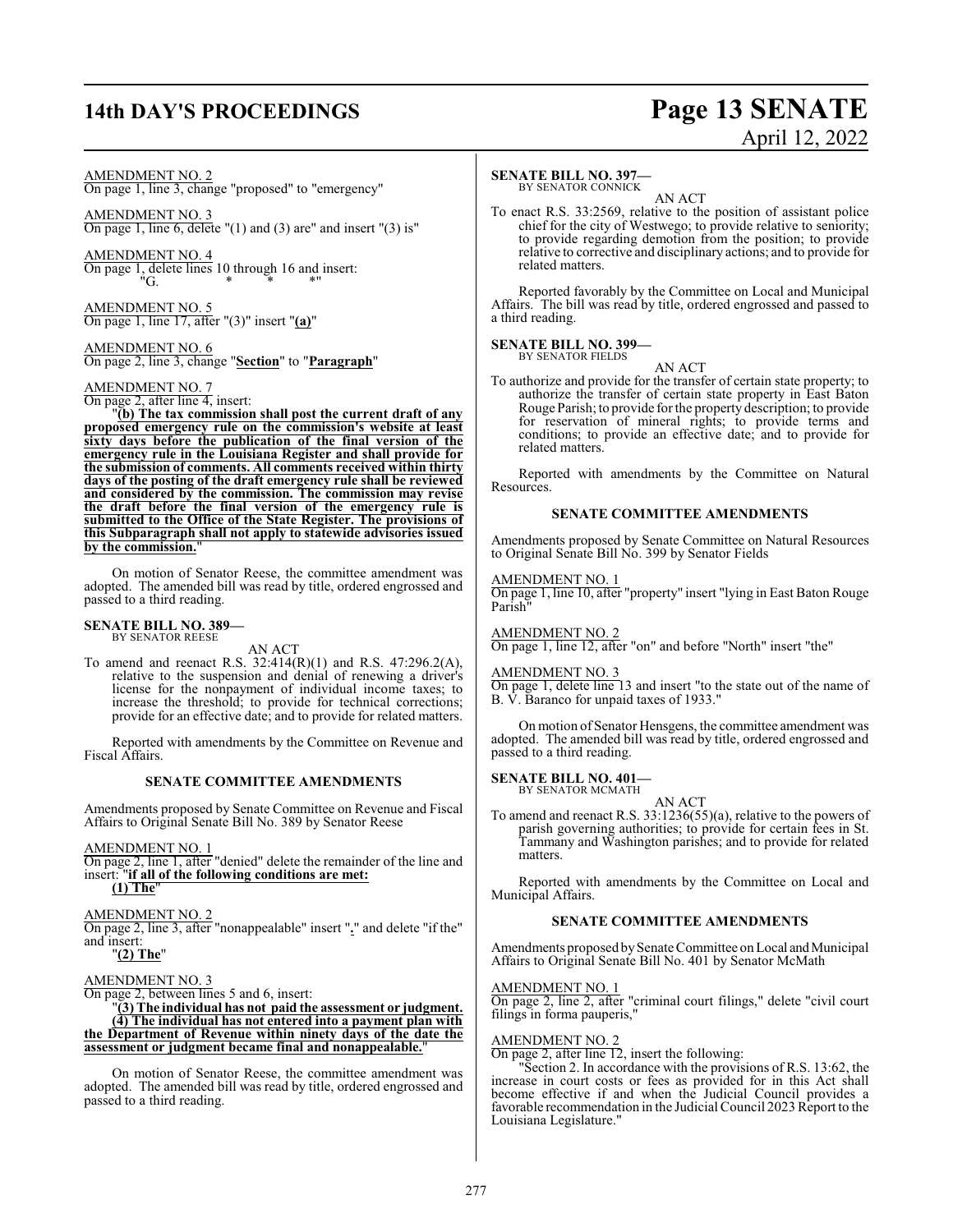## **Page 14 SENATE 14th DAY'S PROCEEDINGS**

On motion of Senator Boudreaux, the committee amendment was adopted. The amended bill was read by title, ordered engrossed and recommitted to the Committee on Revenue and Fiscal Affairs.

#### **SENATE BILL NO. 407—** BY SENATOR BOUIE

AN ACT

To enact R.S. 17:436.1(N), relative to the administration of medication at public schools; to require public school governing authorities to adopt a policy requiring the storage of autoinjectable epinephrine in certain classrooms; to provide for teachers in those classrooms be provided certain information; to provide for notification of the policy; and to provide for related matters.

Reported favorably by the Committee on Education. The bill was read by title, ordered engrossed and passed to a third reading.

#### **SENATE BILL NO. 422—** BY SENATOR CORTEZ

AN ACT

To authorize and provide for the transfer of certain state property; to authorize the transfer of certain state property in Lafayette Parish; to provide for the property description; to provide for reservation of mineral rights; to provide terms and conditions; to provide an effective date; and to provide for related matters.

Reported favorably by the Committee on Natural Resources. The bill was read by title, ordered engrossed and passed to a third reading.

## **SENATE BILL NO. 434—** BY SENATOR FIELDS

AN ACT

To amend and reenact R.S. 11:710(F)(1) and (G) and the introductory paragraph of R.S. 11:710.1(A) and to enact R.S. 11:710(H) and 710.1(F), relative to critical teacher shortages; to provide for employment of retirees of the Teachers' Retirement System of Louisiana; to allow a retiree to return to work without suspension or reduction of benefit in certain circumstances; to provide for application; to provide for determinations and reporting; to provide for an effective date; and to provide for related matters.

Reported with amendments by the Committee on Retirement.

#### **SENATE COMMITTEE AMENDMENTS**

Amendments proposed by Senate Committee on Retirement to Original Senate Bill No. 434 by Senator Fields

#### AMENDMENT NO. 1

On page 1, line 16, after "F.(1)" and before "A retiree" insert "**(a)**"

#### AMENDMENT NO. 2

On page 2, between line 12 and 13, insert:

"**(b) Notwithstanding any provision of Subparagraph (a) of this Paragraph to the contrary, for any position sought to be filled before July 1, 2025, by employment of a retiree, the advertising and posting requirements of Subparagraph (a) of this Paragraph shall be considered fulfilled if the employer complies with all of the following:**

**(i) Posts with the designated career development entities of the postsecondary institutions within a one hundred twenty-mile radius of the employer's governing authority at the beginning of each semester a general statement that the employer is soliciting applications for future employment of certified teachers.**

**(ii) Advertises at least once per month in the official journal of the employer's governing authority that the employer is soliciting applications for future employment of certified teachers.**

**(iii) Prominently displays a listing of positions that are unfilled or that are filled by reemployed retirees on the website of the employer's governing authority and of the employer, if the employer maintains a separate website.**"

AMENDMENT NO. 3 On page 2, delete line 14 and insert "G.**(1) A retiree**"

AMENDMENT NO. 4 On page 2, line 26, change "**June 30**" to "**July 1**"

AMENDMENT NO. 5

On page 3, at the end of line 16, insert "**Any retiree who elects to be reemployed pursuant to the provisions of R.S. 11:710 and who subsequently elects to be covered by the provisions of this Section as provided in Subsection B of this Section shall thereafter be covered exclusively by the provisions of this Section.**"

On motion of Senator Price, the committee amendment was adopted. The amended bill was read by title, ordered engrossed and passed to a third reading.

**SENATE BILL NO. 436—**

BY SENATOR CLOUD

AN ACT To enact R.S. 47:463.214, relative to motor vehicle special prestige license plate; to provide for the establishment of the "Louisiana Equine Council" special prestige license plate; to provide for creation, issuance, design, fees, distribution, and rule promulgation applicable to license plate; and to provide for related matters.

Reported favorably by the Committee on Transportation, Highways and Public Works. The bill was read by title, ordered engrossed and passed to a third reading.

**SENATE BILL NO. 456—** BY SENATOR ALLAIN

AN ACT

To amend and reenact the introductory paragraph ofR.S. 30:1154(A) and  $1154(A)(6)$ , to enact R.S.  $30:1154(\text{\AA})(9)$ , relative to solar energy; to provide for solar power generation facilities; to provide for financial security; to provide for site closure estimates; and to provide for related matters.

Reported with amendments by the Committee on Natural Resources.

#### **SENATE COMMITTEE AMENDMENTS**

Amendments proposed by Senate Committee on Natural Resources to Original Senate Bill No. 456 by Senator Allain

AMENDMENT NO. 1

On page 1, line 13, after "development," insert "**storage,**"

#### AMENDMENT NO. 2

On page 2, line 9, change "**permittee**" to "**facility operator**"

AMENDMENT NO. 3

On page 2, line 15, after "**development,**" insert "**storage,**"

#### AMENDMENT NO. 4

On page 3, line 1, after "**facility.**" insert "**The estimated cost of site closure and remediation shall be updated every five years.**"

On motion of Senator Hensgens, the committee amendment was adopted. The amended bill was read by title, ordered engrossed and passed to a third reading.

## **SENATE BILL NO. 459—** BY SENATOR HARRIS

AN ACT To amend and reenact R.S. 33:9075(F)(1)(d), relative to the Lake Oaks Subdivision Improvement District; to provide relative to increasing the maximum amount of the parcel fee; and to provide for related matters.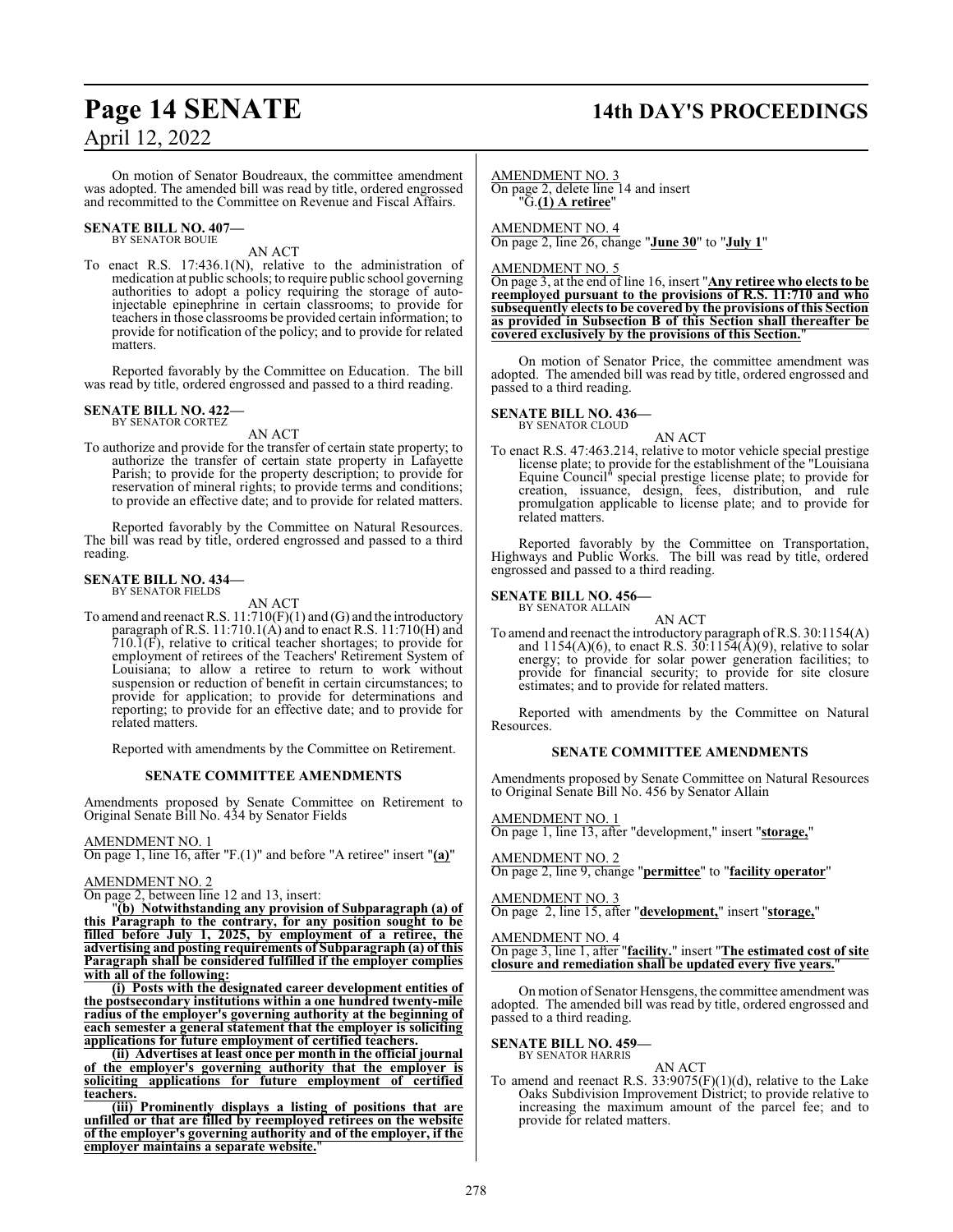## **14th DAY'S PROCEEDINGS Page 15 SENATE**

## April 12, 2022

Reported favorably by the Committee on Local and Municipal Affairs. The bill was read by title, ordered engrossed and passed to a third reading.

**SENATE BILL NO. 475—** BY SENATOR BARROW

AN ACT

To enact R.S. 33:9038.74, relative to cooperative and economic development in East Baton Rouge Parish; to create the Baker Main Street Economic Development District as a special taxing and tax increment financing district in East Baton Rouge Parish; to provide for the boundaries of the district; to provide for the governance of the district; to provide for the authority, powers, duties, and functions of the governing body; to provide for the levy and collection of taxes within the district; to authorize the district to issue and sell bonds; to authorize the district to engage in tax increment financing; to provide for an effective date; and to provide for related matters.

Reported favorably by the Committee on Local and Municipal Affairs. The bill was read by title, ordered engrossed and passed to a third reading.

#### **SENATE BILL NO. 480—**

BY SENATORS BOUDREAUX AND CORTEZ AN ACT

To amend and reenact the introductory paragraph of R.S. 34:291(B)(1) and 292(B)(1), to enact R.S. 34:291(B)(3) and  $292(B)(1)(e)$  and (g), and to repeal R.S. 34:291.1 and 295, relative to the Lafayette Economic Development Authority; to provide for oversight responsibility; to remove certain responsibilities for examinations and investigations; to provide for board appointment; to provide for transition; to provide for an effective date; and to provide for related matters.

Reported with amendments by the Committee on Local and Municipal Affairs.

#### **SENATE COMMITTEE AMENDMENTS**

Amendments proposed by Senate Committee on Local and Municipal Affairs to Original Senate Bill No. 480 by Senator Boudreaux

#### AMENDMENT NO. 1

On page 1, line 16, after "governments," delete "and"

#### AMENDMENT NO. 2

On page 1, line 17, after "**Lafayette**" insert "**, and the South Louisiana Community College**"

On motion of Senator Boudreaux, the committee amendment was adopted. The amended bill was read by title, ordered engrossed and passed to a third reading.

#### **SENATE BILL NO. 485—**

BY SENATORS PETERSON AND BOUIE AN ACT

To amend and reenact R.S. 33:9091.25(B) and (D), relative to Orleans Parish; to provide relative to the Delachaise Security and Improvement District; to provide relative to the boundaries and governance of the district; and to provide for related matters.

Reported favorably by the Committee on Local and Municipal Affairs. The was read by title, ordered engrossed and passed to a third reading.

#### **Senate Concurrent Resolutions on Second Reading Reported by Committees**

**SENATE CONCURRENT RESOLUTION NO. 12—** BY SENATORS HEWITT, ALLAIN, FESI AND HENSGENS AND REPRESENTATIVES COUSSAN AND DEVILLIER

#### A CONCURRENT RESOLUTION

To urge and request the President of the United States and the Congress of the United States to take any action necessary to halt federal actions resulting in the delay or cancellation of offshore oil and natural gas lease sales and the United States Department of Interior to expedite actions necessary to comply with a court order to resolve lease sales, finalize a new five-year plan for oil and gas leasing on the Outer Continental Shelf, and focus efforts on lease sales in the Gulf of Mexico.

Reported favorably by the Committee on Natural Resources.

The resolution was read by title. Senator Hewitt moved to adopt the Senate Concurrent Resolution.

### **ROLL CALL**

The roll was called with the following result:

#### YEAS

| Mr. President | Harris      | Peacock |
|---------------|-------------|---------|
| Abraham       | Hensgens    | Pope    |
| Bernard       | Hewitt      | Price   |
| Boudreaux     | Jackson     | Reese   |
| Bouie         | Lambert     | Smith   |
| Carter        | Luneau      | Stine   |
| Cathey        | McMath      | Talbot  |
| Cloud         | Milligan    | Tarver  |
| Connick       | Mills, F.   | Ward    |
| Fesi          | Mills, R.   | White   |
| Fields        | Mizell      | Womack  |
| Foil          | Morris      |         |
| Total - 35    |             |         |
|               | <b>NAYS</b> |         |
| Total - 0     |             |         |
|               | ABSENT      |         |
|               |             |         |

Allain Barrow Henry Total - 3

The Chair declared the Senate had adopted the Senate Concurrent Resolution and ordered it sent to the House.

#### **Senate Bills and Joint Resolutions on Third Reading and Final Passage**

**SENATE BILL NO. 130—**

BY SENATOR CONNICK AN ACT

To enact Civil Code Art. 3493.11, relative to liberative prescription; to provide for delictual actions resulting from the operation or control of anymotor vehicle, aircraft, watercraft, or other means of conveyance; to provide for two-year prescription; to provide for an effective date; and to provide for related matters.

The bill was read by title and returned to the Calendar, subject to call.

**SENATE BILL NO. 149—** BY SENATOR TALBOT

AN ACT

To enact Civil Code Art. 3493.11, relative to liberative prescription; to provide for delictual actions resulting from the operation or control of anymotor vehicle, aircraft, watercraft, or other means of conveyance; to provide for two-year prescription; and to provide for related matters.

The bill was read by title. Senator Talbot moved the final passage of the bill.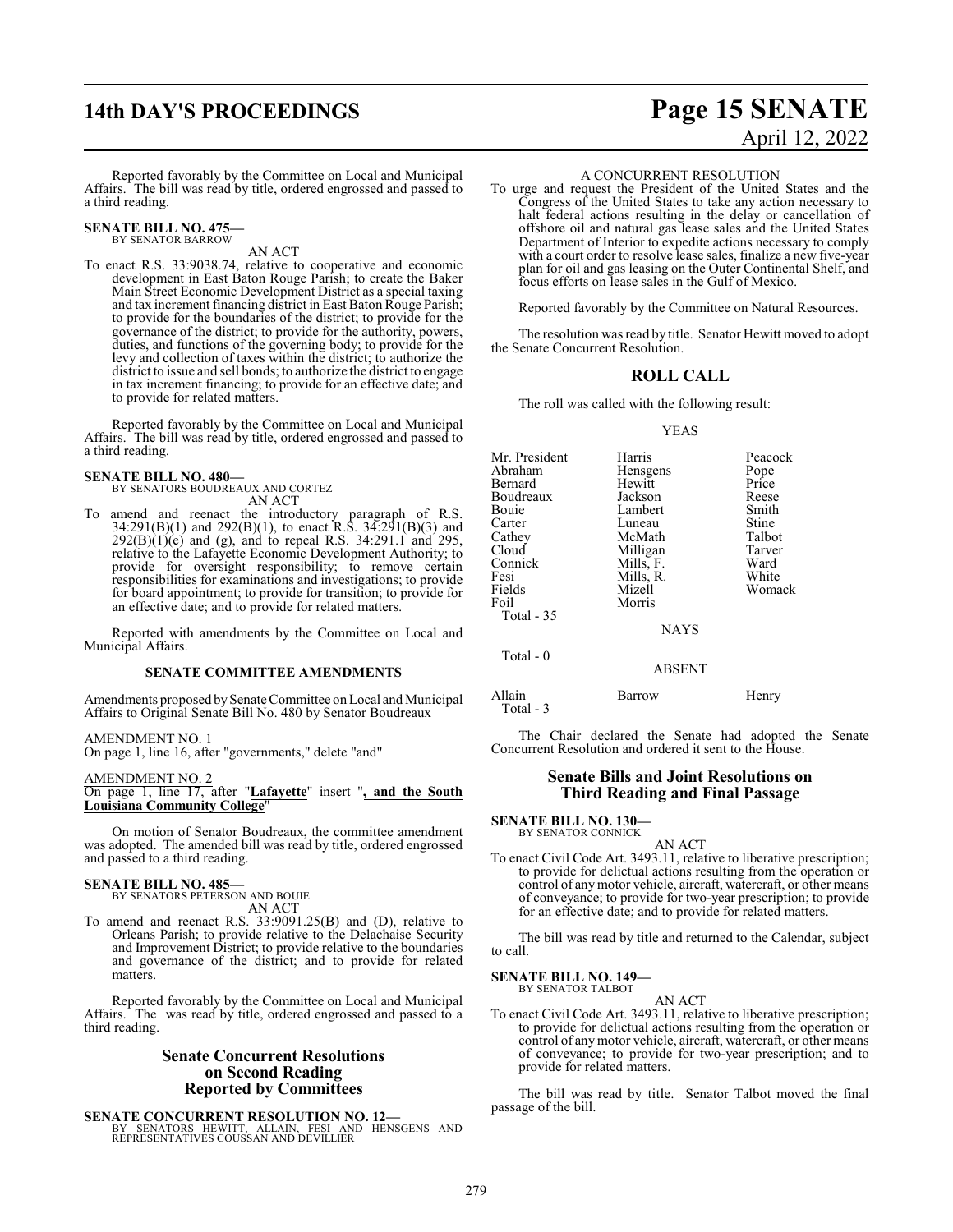### **ROLL CALL**

The roll was called with the following result:

#### YEAS

| Mr. President<br>Abraham<br>Bernard<br>Boudreaux<br>Bouie<br>Carter<br>Cathey<br>Connick<br>Fesi<br>Fields<br>Foil<br>Total $-31$ | Harris<br>Hensgens<br>Hewitt<br>Jackson<br>Lambert<br>Luneau<br>McMath<br>Mills, F.<br>Mills, R.<br>Mizell<br>Morris | Peacock<br>Pope<br>Price<br>Smith<br>Stine<br>Talbot<br>Tarver<br>Ward<br>White |
|-----------------------------------------------------------------------------------------------------------------------------------|----------------------------------------------------------------------------------------------------------------------|---------------------------------------------------------------------------------|
| Cloud<br>Milligan<br>Total - 4                                                                                                    | <b>NAYS</b><br>Reese<br>Womack<br>ABSENT                                                                             |                                                                                 |
| Allain                                                                                                                            | Barrow                                                                                                               | Henry                                                                           |

The Chair declared the bill was passed and ordered it sent to the House. Senator Talbot moved to reconsider the vote by which the bill was passed and laid the motion on the table.

#### **SENATE BILL NO. 219—** BY SENATOR JACKSON

Total - 3

AN ACT

To enact R.S. 15:168(F), relative to the judicial district indigent defender fund; to provide for payments to expert witnesses; to provide for who qualifies for the funds; to provide for disbursement of the funds; and to provide for related matters.

The bill was read by title and returned to the Calendar, subject to call.

#### **SENATE BILL NO. 334—** BY SENATOR JACKSON

AN ACT

To amend and reenact Code of Criminal Procedure Art. 978, 987, and 989, and to enact R.S. 14:134(D), relative to expungement of records; to provide relative to the crime of attempted malfeasance in office; to provide that convictions for attempted malfeasance in office may be set aside; to provide relative to expungement of records of arrest and conviction for attempted malfeasance in office; and to provide for related matters.

The bill was read by title and returned to the Calendar, subject to call.

#### **SENATE BILL NO. 338—** BY SENATOR JACKSON

AN ACT

To amend and reenact Code of Criminal Procedure Art. 814(C) and 815, relative to responsive verdicts; to allow the court to exclude lesser-included offenses in responsive verdicts upon motion of the defendant; to exclude the crime of malfeasance in office fromhaving a lesser-included responsive verdict; and to provide for related matters.

The bill was read by title and returned to the Calendar, subject to call.

## **Page 16 SENATE 14th DAY'S PROCEEDINGS**

#### **SENATE BILL NO. 400—**

BY SENATORS FIELDS AND FOIL AN ACT

To amend and reenact R.S. 3:2804, the introductory paragraph of  $2805(A)$  and  $2805(B)$ , and  $2815$ , R.S.  $11:1302(A)(3)$ , R.S. 17:3399.18(B)(9), R.S. 22:2171(C)(21), R.S. 27:11(D), R.S. 29:726.5(B)(5), R.S. 32:267(A) and (B)(1)(b), 692(A)(2), and 863.2(F)(2), R.S. 33:2341, 2344(C), and 2345(H), R.S. 36:3(4), the introductory paragraph of  $405(A)(1)$ , and  $405(A)(2)$  and  $(B)$ , and 407(B) and (C), R.S. 37:36(E)(1)(x), R.S. 40:1005(A)(8), 1312.27, 1379.1(A), (C), (D), (I), (J), (L), and (M), 1379.1.2(A) and the introductory paragraph of  $(C)$ , 1386, 1392 $(C)(2)(a)$ ,  $2019(C)(4)$ ,  $2024.3(A)(7)$ ,  $2403(B)(1)(e)$ , and  $2531(B)(7)$ , R.S.  $46:2166(A)(10)$ , and R.S.  $49:219.2(B)(1)(a)(iii)$ ,  $219.5(B)(5)$ , and  $220.26(F)$ , and to enact R.S.  $36:407(D)$ , relative to the Department of Public Safety and Corrections, public safety services; to provide for the appointment of the deputy secretary; to provide for the appointment of the superintendent of state police; to provide for qualification of the superintendent; to provide for definitions; to provide for the appointment of the deputy secretaryto various boards, commissions, task forces and advisory groups; and to provide for related matters.

#### **Floor Amendments**

Senator Fields proposed the following amendments.

#### **SENATE FLOOR AMENDMENTS**

Amendments proposed by Senator Fields to Engrossed Senate Bill No. 400 by Senator Fields

AMENDMENT NO. 1 On page 1, line 4, after "R.S. 32:" delete "267(A) and  $(B)(1)(b)$ ,"

AMENDMENT NO. 2

On page 1, line 5, after "863.2(F)(2)," delete "R.S. 33:2341, 2344(C), and  $2345(H)$ ,"

AMENDMENT NO. 3

On page 1, line 9, after "2019 $(C)(4)$ ," insert "and" and delete  $"2403(B)(1)(e)$ , and  $2531(B)(7)$ ,"

AMENDMENT NO. 4

On page 2, line 17, after "**secretary**" insert "**, his authorized representative,**"

AMENDMENT NO. 5

On page 3, lines 12, 17, 21, and 23, after "**secretary** or his" insert "**authorized**"

AMENDMENT NO. 6 On page 3, line 28, after "Safety" insert "**and Corrections, public safety services**"

AMENDMENT NO. 7 On page 4, line 8, after "**secretary**" insert "**or his authorized representative**"

AMENDMENT NO. 8

On page 5, line 9, after "**services**" and before the comma "**,**" insert "**or his authorized representative**"

AMENDMENT NO. 9 On page 6, line 4, after "R.S. 32:" delete "267(A) and  $(B)(1)(b)$ ,

 $692(A)(2)$ ," and insert "692(A)(2) and" AMENDMENT NO. 10

On page 6, delete lines 6 through 29, and on page 7, delete line 1

AMENDMENT NO. 11 On page 7, delete lines 28 and 29, and on page 8, delete lines 1 through 19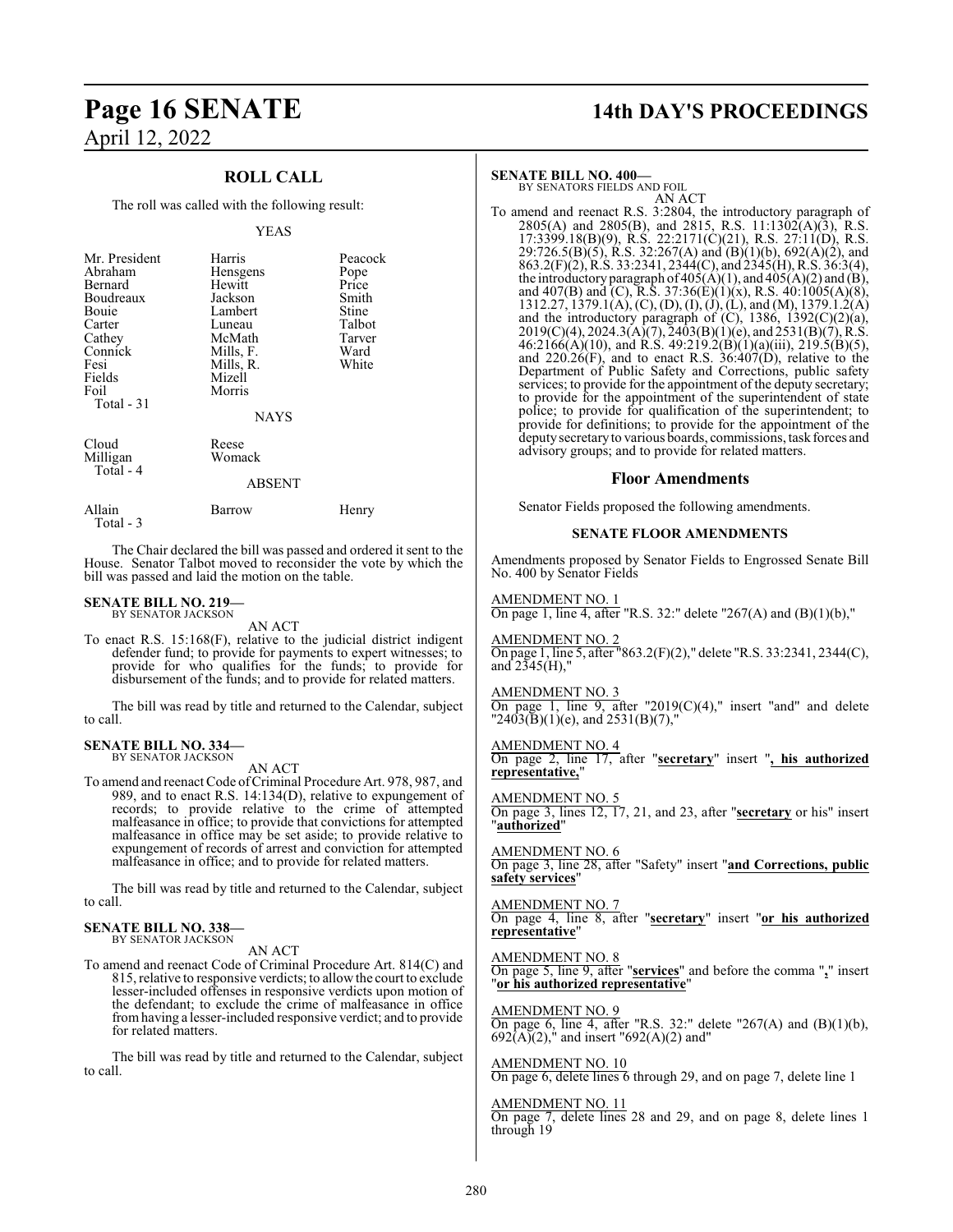## **14th DAY'S PROCEEDINGS Page 17 SENATE**

## April 12, 2022

AMENDMENT NO. 12 On page 8, line 20, after "Section" change "9." to "8."

AMENDMENT NO. 13 On page 11, line 13, after "Section" change "10." to "9."

AMENDMENT NO. 14 On page 11, line 23, after "Section" change "11." to "10."

AMENDMENT NO. 15 On page 11, at the end of line 24, after "2019(C)(4)," insert "and"

AMENDMENT NO. 16 On page 11, line 25, after "2024.3(A)(7)" delete ", 2403(B)(1)(e), and  $2531(\text{B})(7)^{\text{t}}$ 

AMENDMENT NO. 17 On page 12, lines 16, 23, and 27, after "**services**" insert "**or his authorized representative**"

AMENDMENT NO. 18 On page 13, line 5, after "**services**" insert "**, his authorized representative,**"

AMENDMENT NO. 19 On page 13, line 13, after "**secretary**" and before the period "**.**" insert "**or his authorized representative**"

AMENDMENT NO. 20 On page 13, line 16, after "regulation of the" delete the remainder of the line and insert "superintendent of state police **or the**"

AMENDMENT NO. 21 On page 13, at the beginning of line 17, delete "state police"

AMENDMENT NO. 22 On page 13, line 21, after "**secretary**" insert "**or his authorized representative**"

AMENDMENT NO. 23 On page 13, line 27, after "**services**" insert "**or his authorized representative**"

AMENDMENT NO. 24 On page 14, line 4, after "**services**" insert "**or his authorized representative**"

AMENDMENT NO. 25 On page 14, line 12, after "**services**" and before the period "**.**" insert "**or his authorized representative**"

AMENDMENT NO. 26 On page 14, line 13, after "**secretary**" insert "**or his authorized representative**"

AMENDMENT NO. 27 On page 14, line 25, after "**services**" insert "**, his authorized representative,**"

AMENDMENT NO. 28 On page 15, delete lines 23 through 29, delete page 16, and on page 17, delete lines 1 through 12

AMENDMENT NO. 29 On page 17, line 13, after "Section" change "12." to "11."

AMENDMENT NO. 30 On page 17, line 22, after "Section" change "13." to "12."

 AMENDMENT NO. 31 On page 18, line 18, after "Section" change "14." to "13."

On motion of Senator Fields, the amendments were adopted.

#### **Floor Amendments**

Senator Fields proposed the following amendments.

#### **SENATE FLOOR AMENDMENTS**

Amendments proposed by Senator Fields to Engrossed Senate Bill No. 400 by Senator Fields

AMENDMENT NO. 1

Delete Senate Floor Amendment No. 31 proposed by Senator Fields and adopted by the Senate on April 12, 2022.

#### AMENDMENT NO. .2

On page 18, delete lines 18 through 22, and insert:

"Section 13. This Act shall become effective on January 1, 2023; if vetoed by the governor and subsequently approved by the legislature, this Act shall become effective on the day following such approval by the legislature or January 1, 2023, whichever is later."

On motion of Senator Fields, the amendments were adopted.

The bill was read by title. Senator Fields moved the final passage of the amended bill.

#### **ROLL CALL**

The roll was called with the following result:

#### YEAS

Fields Mizell<br>Foil Morris Total - 34

Peacock Total - 1

Mr. President Harris Pope<br>Abraham Hensgens Price Hensgens Price<br>Hewitt Reese Bernard Hewitt Reese<br>Boudreaux Jackson Smith Boudreaux Jackson Smith Bouie Lambert Stine<br>
Carter Luneau Talbot Carter Luneau Talbot<br>Cathey McMath Tarver Cathey McMath Tarver<br>Cloud Milligan Ward Cloud Milligan Ward<br>Connick Mills. F. White Connick Mills, F. White Fesi Mills, R. Womack

NAYS

### ABSENT

Allain Barrow Henry Total - 3

Morris

The Chair declared the amended bill was passed, ordered reengrossed and sent to the House. Senator Fields moved to reconsider the vote by which the bill was passed and laid the motion on the table.

**SENATE BILL NO. 141—** BY SENATOR MORRIS

AN ACT

To enact R.S. 22:860.1, relative to insurance contract requirements; to prohibit insurers from requiring or requesting a vaccination status for individuals, family members, and businesses; to prohibit insurers from requiring or requesting that a business adopt policies and procedures for vaccination status, or from requiring or requesting information on whether a business has adopted such policies and procedures; to prohibit the use of vaccination status for underwriting purposes; to prohibit insurers from using vaccination status for underwriting purposes; to provide for definitions; and to provide for related matters.

The bill was read by title. Senator Morris moved the final passage of the bill.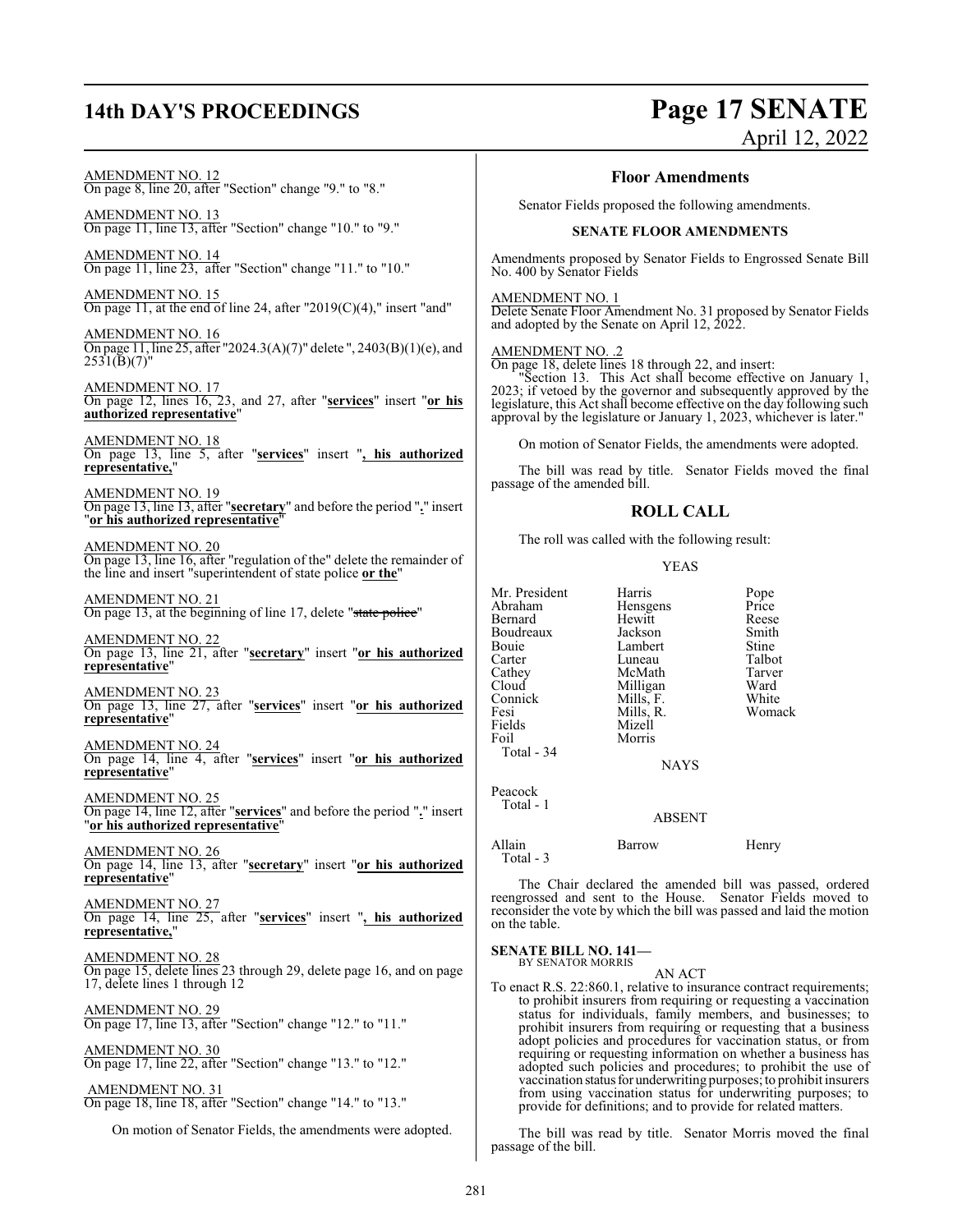### **ROLL CALL**

The roll was called with the following result:

#### YEAS

| Mr. President<br>Abraham<br>Bernard<br>Cathey<br>Cloud<br>Connick<br>Fesi<br>Foil<br>Total - 22 | Hensgens<br>Hewitt<br>Jackson<br>Lambert<br>McMath<br>Milligan<br>Mizell<br>Morris<br><b>NAYS</b> | Pope<br>Reese<br>Stine<br>Talbot<br>White<br>Womack |
|-------------------------------------------------------------------------------------------------|---------------------------------------------------------------------------------------------------|-----------------------------------------------------|
| Boudreaux<br>Bouie<br>Carter<br>Fields<br>Harris<br>Total $-13$                                 | Luneau<br>Mills, F.<br>Mills, R.<br>Peacock<br>Price<br><b>ABSENT</b>                             | Smith<br>Tarver<br>Ward                             |
| Allain                                                                                          | Barrow                                                                                            | Henry                                               |

The Chair declared the bill was passed and ordered it sent to the House. Senator Morris moved to reconsider the vote by which the bill was passed and laid the motion on the table.

#### **SENATE BILL NO. 152—** BY SENATOR ABRAHAM

Total - 3

Total - 3

AN ACT

To amend and reenact R.S. 32:1261(A)(1)(l), relative to unauthorized acts of manufacturers, distributors, wholesalers, distributor branches, factory branches, and converters; to provide for protests; to provide for hearings performed by the Louisiana Motor Vehicle Commission; to provide for terms, conditions, and procedures; and to provide for related matters.

The bill was read by title. Senator Abraham moved the final passage of the bill.

#### **ROLL CALL**

The roll was called with the following result:

#### YEAS

| Mr. President<br>Abraham<br>Bernard<br>Boudreaux<br>Bouie<br>Carter<br>Cathey<br>Cloud<br>Connick<br>Fesi<br>Fields<br>Foil<br>Total $-35$ | Harris<br>Hensgens<br>Hewitt<br>Jackson<br>Lambert<br>Luneau<br>McMath<br>Milligan<br>Mills, F.<br>Mills, R.<br>Mizell<br>Morris | Peacock<br>Pope<br>Price<br>Reese<br>Smith<br>Stine<br>Talbot<br>Tarver<br>Ward<br>White<br>Womack |
|--------------------------------------------------------------------------------------------------------------------------------------------|----------------------------------------------------------------------------------------------------------------------------------|----------------------------------------------------------------------------------------------------|
|                                                                                                                                            | <b>NAYS</b>                                                                                                                      |                                                                                                    |
| Total $-0$                                                                                                                                 | <b>ABSENT</b>                                                                                                                    |                                                                                                    |
| Allain                                                                                                                                     | Barrow                                                                                                                           | Henry                                                                                              |

## **Page 18 SENATE 14th DAY'S PROCEEDINGS**

The Chair declared the bill was passed and ordered it sent to the House. Senator Abraham moved to reconsider the vote by which the bill was passed and laid the motion on the table.

#### **SENATE BILL NO. 168—** BY SENATOR ABRAHAM

AN ACT

To amend and reenact R.S. 22:1267.1(B) and to enact R.S. 22:1267.1(E), relative to the application of named storm, hurricane, wind, and hail deductibles in commercial property and commercial multi-peril insurance policies; to provide for a separate deductible for commercial coverage; to provide for a limitation ofthe separate deductible to property in this state; and to provide for related matters.

The bill was read by title. Senator Abraham moved the final passage of the bill.

#### **ROLL CALL**

The roll was called with the following result:

YEAS

| Mr. President<br>Abraham<br>Bernard<br>Boudreaux<br>Bouie<br>Carter<br>Cathey<br>Cloud<br>Connick<br>Fesi<br>Fields<br>Foil<br>Total - 35<br>Total - 0 | Harris<br>Hensgens<br>Hewitt<br>Jackson<br>Lambert<br>Luneau<br>McMath<br>Milligan<br>Mills, F.<br>Mills, R.<br>Mizell<br>Morris<br><b>NAYS</b><br><b>ABSENT</b> | Peacock<br>Pope<br>Price<br>Reese<br>Smith<br>Stine<br>Talbot<br>Tarver<br>Ward<br>White<br>Womack |
|--------------------------------------------------------------------------------------------------------------------------------------------------------|------------------------------------------------------------------------------------------------------------------------------------------------------------------|----------------------------------------------------------------------------------------------------|
| Allain<br>Total - 3                                                                                                                                    | Barrow                                                                                                                                                           | Henry                                                                                              |

The Chair declared the bill was passed and ordered it sent to the House. Senator Abraham moved to reconsider the vote by which the bill was passed and laid the motion on the table.

#### **SENATE BILL NO. 218—**

BY SENATOR JACKSON

AN ACT To amend and reenact R.S. 15:148(B)(12) through (15) and R.S. 44:4.1(B)(8) and to enact R.S. 15:148(B)(16) and 148.1, relative to raw data collected by the Louisiana Public Defender Board; to provide for rulemaking; to provide for a public records exception; and to provide for related matters.

The bill was read by title and returned to the Calendar, subject to call.

**SENATE BILL NO. 228—** BY SENATOR MORRIS

AN ACT

To enact R.S. 44:42, relative to public records custodians; to provide for immunity from suit in certain circumstances; and to provide for related matters.

The bill was read by title. Senator Morris moved the final passage of the bill.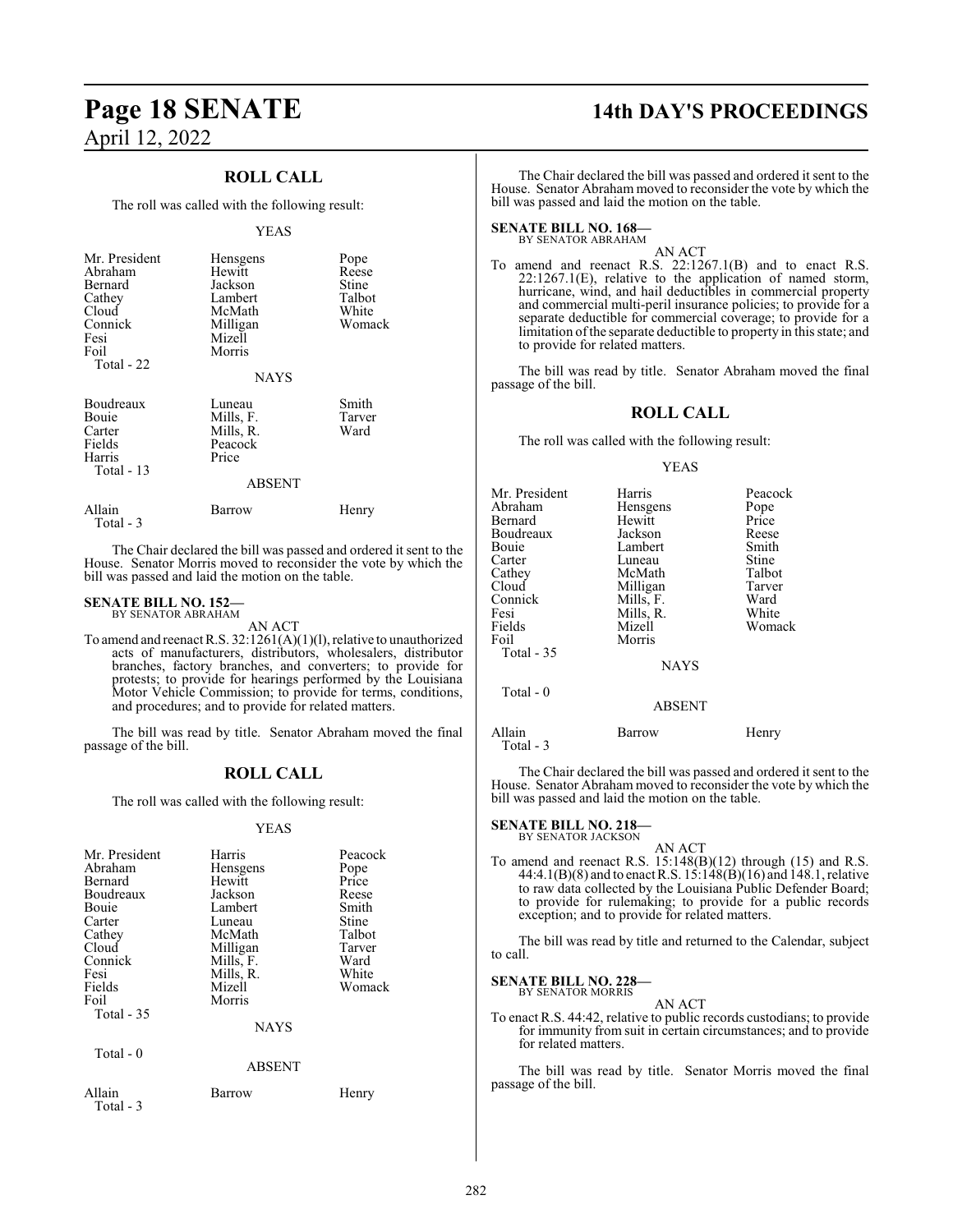### **ROLL CALL**

The roll was called with the following result:

#### YEAS

| Mr. President<br>Abraham<br>Bernard<br>Cathey<br>Cloud<br>Connick<br>Fesi<br>Foil<br>Hensgens | Hewitt<br>Lambert<br>McMath<br>Milligan<br>Mills, F.<br>Mills, R.<br>Mizell<br>Morris<br>Peacock | Pope<br>Price<br>Reese<br>Stine<br>Talbot<br>Tarver<br>Ward<br>White<br>Womack |
|-----------------------------------------------------------------------------------------------|--------------------------------------------------------------------------------------------------|--------------------------------------------------------------------------------|
| <b>Total - 27</b>                                                                             | <b>NAYS</b>                                                                                      |                                                                                |
| Boudreaux<br>Bouie<br>Carter<br>Total - 8                                                     | Fields<br>Harris<br>Jackson                                                                      | Luneau<br>Smith                                                                |
|                                                                                               | <b>ABSENT</b>                                                                                    |                                                                                |
| Allain                                                                                        | Barrow                                                                                           | Henry                                                                          |

Total - 3

The Chair declared the bill was passed and ordered it sent to the House. Senator Morris moved to reconsider the vote by which the bill was passed and laid the motion on the table.

#### **SENATE BILL NO. 276—**

BY SENATOR TALBOT AN ACT

To amend and reenact R.S. 22:1007(J)(2), relative to health insurers contracts with healthcare providers; to provide the legislature's original intent was to allow contracts between health insurers and healthcare providers and the health insurer may make benefits available to its affiliates; to provide this practice is not an antitrust violation; to provide for retroactivity; and to provide for related matters.

The bill was read by title. Senator Talbot moved the final passage of the bill.

#### **ROLL CALL**

The roll was called with the following result:

#### YEAS

| Bernard<br>Cathey<br>Cloud<br>Foil<br>Hensgens<br>Total - 14                              | Lambert<br>Mizell<br>Morris<br>Peacock<br>Reese<br><b>NAYS</b>                            | Stine<br>Talbot<br>White<br>Womack                    |
|-------------------------------------------------------------------------------------------|-------------------------------------------------------------------------------------------|-------------------------------------------------------|
| Mr. President<br>Abraham<br>Boudreaux<br>Bouie<br>Connick<br>Fesi<br>Fields<br>Total - 20 | Harris<br>Hewitt<br>Jackson<br>Luneau<br>McMath<br>Milligan<br>Mills, F.<br><b>ABSENT</b> | Mills, R.<br>Pope<br>Price<br>Smith<br>Tarver<br>Ward |
| Allain                                                                                    | Carter                                                                                    |                                                       |

Barrow Henry Total - 4

The Chair declared the bill failed to pass.

## **14th DAY'S PROCEEDINGS Page 19 SENATE** April 12, 2022

#### **Notice of Reconsideration**

Senator Talbot moved to reconsider on the next Legislative Day the vote by which the bill failed to pass.

#### **SENATE BILL NO. 298—** BY SENATOR BARROW

AN ACT

To enact R.S. 40:2018.3.1, relative to Medicaid coverage for sickle cell disease; to require an annual review of available treatments for sickle cell disease; to require an assessment of Medicaid coverage for sickle cell treatments; to provide for public input; to provide for annual reporting by the Louisiana Department of Health; to provide for a short title; and to provide for related matters.

#### **Floor Amendments**

Senator Fred Mills sent up floor amendments.

#### **SENATE FLOOR AMENDMENTS**

Amendments proposed by Senator Fred Mills on behalf of the Legislative Bureau to Engrossed Senate Bill No. 298 by Senator Barrow

#### AMENDMENT NO. 1

On page 2, line 5, following "**January**" change "**15**" to "**fifteenth**"

On motion of Senator Fred Mills, the amendments were adopted.

The bill was read by title. Senator Boudreaux moved the final passage of the amended bill.

#### **ROLL CALL**

The roll was called with the following result:

#### YEAS

| Mr. President<br>Abraham<br>Bernard<br>Boudreaux<br>Bouie<br>Cathey<br>Cloud<br>Connick<br>Fesi<br>Fields<br>Foil<br>Harris<br>Total - 34 | Hensgens<br>Hewitt<br>Jackson<br>Lambert<br>Luneau<br>McMath<br>Milligan<br>Mills, F.<br>Mills, R.<br>Mizell<br>Morris<br>Peacock<br><b>NAYS</b> | Pope<br>Price<br>Reese<br>Smith<br>Stine<br>Talbot<br>Tarver<br>Ward<br>White<br>Womack |
|-------------------------------------------------------------------------------------------------------------------------------------------|--------------------------------------------------------------------------------------------------------------------------------------------------|-----------------------------------------------------------------------------------------|
| Total - 0                                                                                                                                 | <b>ABSENT</b>                                                                                                                                    |                                                                                         |
| Allain<br>Barrow<br>Total - 4                                                                                                             | Carter<br>Henry                                                                                                                                  |                                                                                         |

The Chair declared the amended bill was passed, ordered reengrossed and sent to the House. Senator Boudreaux moved to reconsider the vote by which the bill was passed and laid the motion on the table.

#### **SENATE BILL NO. 305—** BY SENATOR FOIL

AN ACT

To enact Chapter 62 of Title 51 of the Louisiana Revised Statues of 1950, to be comprised ofR.S. 51:3221 through 3227, relative to deceptive and unfair trade practices; to provide relative to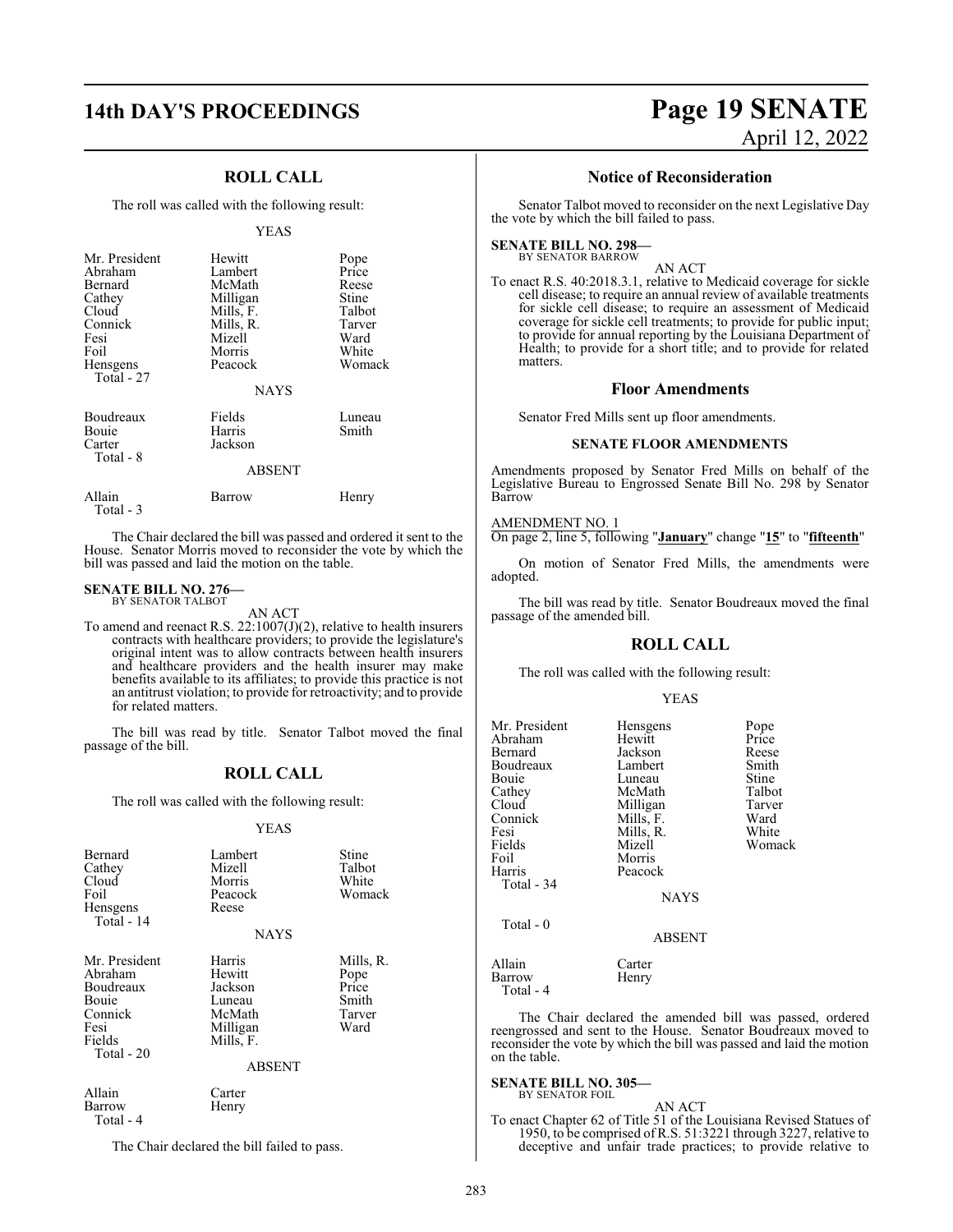electronic dissemination of third-party commercial recordings or audiovisual works; to require disclosures; to provide for a private right of action; to provide for injunctive relief, orders to compel compliance, costs, and attorney's fees; to provide that violations constitute a deceptive and unfair trade practices; to provide for definitions, terms, conditions, and procedures; and to provide for related matters.

#### **Floor Amendments**

Senator Fred Mills sent up floor amendments.

#### **SENATE FLOOR AMENDMENTS**

Amendments proposed by Senator Fred Mills on behalf of the Legislative Bureau to Engrossed Senate Bill No. 305 by Senator Foil

AMENDMENT NO. 1 On page 1, line 6, change "attorney's" to "attorney"

AMENDMENT NO. 2 On page 3, line 9, change "**attorney's**" to "**attorney**"

AMENDMENT NO. 3 On page 3, line 25, following "**Section,**" and before "**if the**" delete "**and**"

AMENDMENT NO. 4 On page 4, line 2, change "**attorney's**" to "**attorney**"

Onmotion ofSenator Fred Mills, the amendments were adopted.

#### **Floor Amendments**

Senator Foil proposed the following amendments.

#### **SENATE FLOOR AMENDMENTS**

Amendments proposed by Senator Foil to Engrossed Senate Bill No. 305 by Senator Foil

AMENDMENT NO. 1 On page 3, at the end of line 12, delete "**a private cause**"

AMENDMENT NO. 2 On page 3, at the beginning of line 13, delete "**of action**" and insert "**a proceeding**"

On motion of Senator Foil, the amendments were adopted.

The bill was read by title. Senator Foil moved the final passage of the amended bill.

#### **ROLL CALL**

The roll was called with the following result:

#### YEAS

| Mr. President | Harris    | Peacock |
|---------------|-----------|---------|
| Abraham       | Hensgens  | Pope    |
| Bernard       | Hewitt    | Price   |
| Boudreaux     | Jackson   | Reese   |
| Bouie         | Lambert   | Smith   |
| Carter        | Luneau    | Stine   |
| Cathey        | McMath    | Talbot  |
| Cloud         | Milligan  | Tarver  |
| Connick       | Mills, F. | Ward    |
| Fesi          | Mills, R. | White   |
| Fields        | Mizell    | Womack  |
| Foil          | Morris    |         |
| Total - 35    |           |         |

## **Page 20 SENATE 14th DAY'S PROCEEDINGS**

#### NAYS

 Total - 0 ABSENT

Allain Barrow Henry

Total - 3

The Chair declared the amended bill was passed, ordered reengrossed and sent to the House. Senator Foil moved to reconsider the vote by which the bill was passed and laid the motion on the table.

#### **SENATE BILL NO. 350—** BY SENATOR CLOUD

AN ACT To amend and reenact R.S. 18:1313.1(G)(3), (H)(2), and (I)(3) and  $1315(C)$  and to enact R.S.  $18:1315(D)$  and  $(E)$ , relative to elections; to provide relative to absentee by mail ballots; to provide for the challenge of certain ballots; to provide for rulemaking; to provide for processes and procedures; and to provide for related matters.

The bill was read by title. Senator Cloud moved the final passage of the bill.

#### **ROLL CALL**

The roll was called with the following result:

#### YEAS

| Mr. President | Harris        | Morris  |
|---------------|---------------|---------|
| Abraham       | Hensgens      | Peacock |
| Bernard       | Hewitt        | Pope    |
| Boudreaux     | Jackson       | Reese   |
| Bouie         | Lambert       | Smith   |
| Cathey        | Luneau        | Stine   |
| Cloud         | McMath        | Talbot  |
| Connick       | Milligan      | Tarver  |
| Fesi          | Mills, F.     | Ward    |
| Fields        | Mills, R.     | White   |
| Foil          | Mizell        | Womack  |
| Total $-33$   |               |         |
|               | <b>NAYS</b>   |         |
| Total $-0$    |               |         |
|               | <b>ABSENT</b> |         |
| Allain        | Carter        | Price   |
| Barrow        | Henry         |         |

The Chair declared the bill was passed and ordered it sent to the House. Senator Cloud moved to reconsider the vote by which the bill was passed and laid the motion on the table.

**SENATE BILL NO. 367—** BY SENATOR HENRY

Total - 5

AN ACT

To amend and reenact the introductory paragraph of R.S. 37:3392, 3392(8) and (12) through (14), 3393(A) through (E), (G), the introductory paragraph of 3393(I), 3393(J) through (L), 3394(B)(1)(b), and (c), and (B)(2), 3395(A)(1), (2), (4), (C) and (D), 3396(A), 3397, 3398(A), 3405, 3408(A), (B), the introductory paragraph of 3408(D) and 3408(F), the introductory paragraph of  $3409(A)$ ,  $3409(A)(6)$ ,  $(B)(2)$  and  $(3)$ ,  $(C)(2)$ ,  $(D)$ , the introductory paragraph of 3409 $(E)$  and 3409 $(F)$ , 3410, and 3411, to enact R.S. 37:3392 (15) through (27), and 3399, and to repeal R.S. 37:3392(11) and 3397.1, relative to the Louisiana Real Estate Appraisers Board; to provide for definitions; to provide relative to real estate appraisers; to provide relative to real estate appraisers board; and to provide for related matters.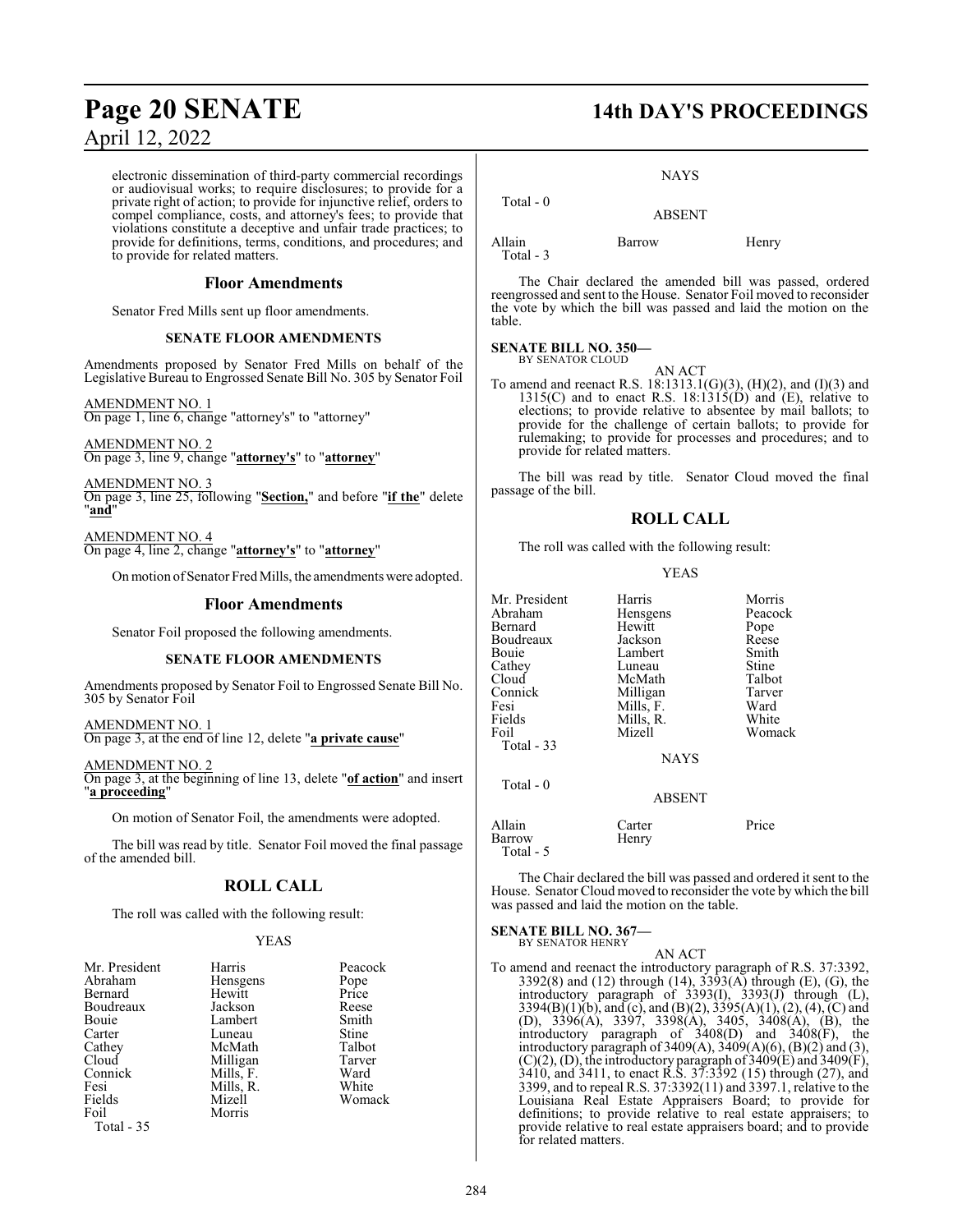## **14th DAY'S PROCEEDINGS Page 21 SENATE**

# April 12, 2022

The bill was read by title and returned to the Calendar, subject to call.

#### **SENATE BILL NO. 392—**

BY SENATORS BOUDREAUX AND CLOUD AN ACT

To enact R.S. 49:170.20 and 170.21, relative to state symbols; to designate St. Landry Parish as the Equine Capital of Louisiana; to designate St. Tammany Parish as the Thoroughbred Breeding Capital of Louisiana; and to provide for related matters.

#### **Floor Amendments**

Senator Fred Mills sent up floor amendments.

### **SENATE FLOOR AMENDMENTS**

Amendments proposed by Senator Fred Mills on behalf of the Legislative Bureau to Engrossed Senate Bill No. 392 by Senator Boudreaux

AMENDMENT NO. 1

Total - 3

On page 1, line 6, following "49:170.20" and before "hereby" change "is" to "and 170.21 are"

On motion of Senator Fred Mills, the amendments were adopted.

The bill was read by title. Senator Boudreaux moved the final passage of the amended bill.

### **ROLL CALL**

The roll was called with the following result:

#### YEAS

| Mr. President<br>Abraham<br>Bernard<br>Boudreaux<br>Bouie<br>Carter<br>Cathey<br>Cloud<br>Connick<br>Fesi<br>Fields<br>Foil<br>Total $-35$ | Harris<br>Hensgens<br>Hewitt<br>Jackson<br>Lambert<br>Luneau<br>McMath<br>Milligan<br>Mills, F.<br>Mills, R.<br>Mizell<br>Morris<br><b>NAYS</b> | Peacock<br>Pope<br>Price<br>Reese<br>Smith<br>Stine<br>Talbot<br>Tarver<br>Ward<br>White<br>Womack |
|--------------------------------------------------------------------------------------------------------------------------------------------|-------------------------------------------------------------------------------------------------------------------------------------------------|----------------------------------------------------------------------------------------------------|
| Total - 0                                                                                                                                  | <b>ABSENT</b>                                                                                                                                   |                                                                                                    |
| Allain                                                                                                                                     | Barrow                                                                                                                                          | Henry                                                                                              |

The Chair declared the amended bill was passed, ordered reengrossed and sent to the House. Senator Boudreaux moved to reconsider the vote by which the bill was passed and laid the motion on the table.

#### **Rules Suspended**

Senator Bouie asked for and obtained a suspension of the rules to revert to the Morning Hour.

#### **Introduction of Senate Resolutions**

#### **SENATE RESOLUTION NO. 50—** BY SENATOR CATHEY

A RESOLUTION

To commend the Louisiana Sweet Potato Advertising and Development Commission on its seventieth anniversary.

The resolution was read by title and placed on the Calendar for a second reading.

#### **Introduction of Senate Concurrent Resolutions**

Senator Lambert asked for and obtained a suspension of the rules to read Senate Concurrent Resolutions a first and second time.

#### **SENATE CONCURRENT RESOLUTION NO. 30—**

BY SENATOR LAMBERT A CONCURRENT RESOLUTION

To recognize April 18 through 24, 2022, as "Love the Boot Week" organized by Keep Louisiana Beautiful and to commend the Legislative Youth Advisory Council for their dedication to promote positive change by participating in and encouraging litter cleanup.

The concurrent resolution was read by title. Senator Lambert moved to adopt the Senate Concurrent Resolution.

### **ROLL CALL**

The roll was called with the following result:

YEAS

| Mr. President<br>Abraham<br>Bernard<br>Boudreaux<br>Bouie<br>Carter<br>Cathey<br>Connick<br>Fesi<br>Fields<br>Harris<br>Total - 32 | Hensgens<br>Hewitt<br>Jackson<br>Lambert<br>Luneau<br>McMath<br>Milligan<br>Mills, F.<br>Mizell<br>Morris<br>Peacock<br><b>NAYS</b> | Pope<br>Price<br>Reese<br>Smith<br>Stine<br>Talbot<br>Tarver<br>Ward<br>White<br>Woma |
|------------------------------------------------------------------------------------------------------------------------------------|-------------------------------------------------------------------------------------------------------------------------------------|---------------------------------------------------------------------------------------|
| Total - 0                                                                                                                          | <b>ABSENT</b>                                                                                                                       |                                                                                       |
| Allain                                                                                                                             | Cloud                                                                                                                               | Henry                                                                                 |

Hensgens Pope<br>Hewitt Price Jackson Reese<br>Lambert Smith Lambert Smith<br>
Luneau Stine Luneau Stine<br>McMath Talbot McMath Talbot<br>
Milligan Tarver Milligan Tarver<br>
Mills, F. Ward Mills, F. Ward<br>
Mizell White Womack

| Allain<br>Barrow<br>Total - 6 | Cloud<br>Foil | Henry<br>Mills, R. |
|-------------------------------|---------------|--------------------|
|-------------------------------|---------------|--------------------|

The Chair declared the Senate adopted the Senate Concurrent Resolution and ordered it sent to the House.

### **Message from the House**

#### **ASKING CONCURRENCE IN HOUSE BILLS AND JOINT RESOLUTIONS**

#### April 12, 2022

To the Honorable President and Members of the Senate:

I am directed to inform your honorable body that the House of Representatives has finally passed and asks your concurrence in the following House Bills and Joint Resolutions:

HB No. 419 HB No. 69 HB No. 599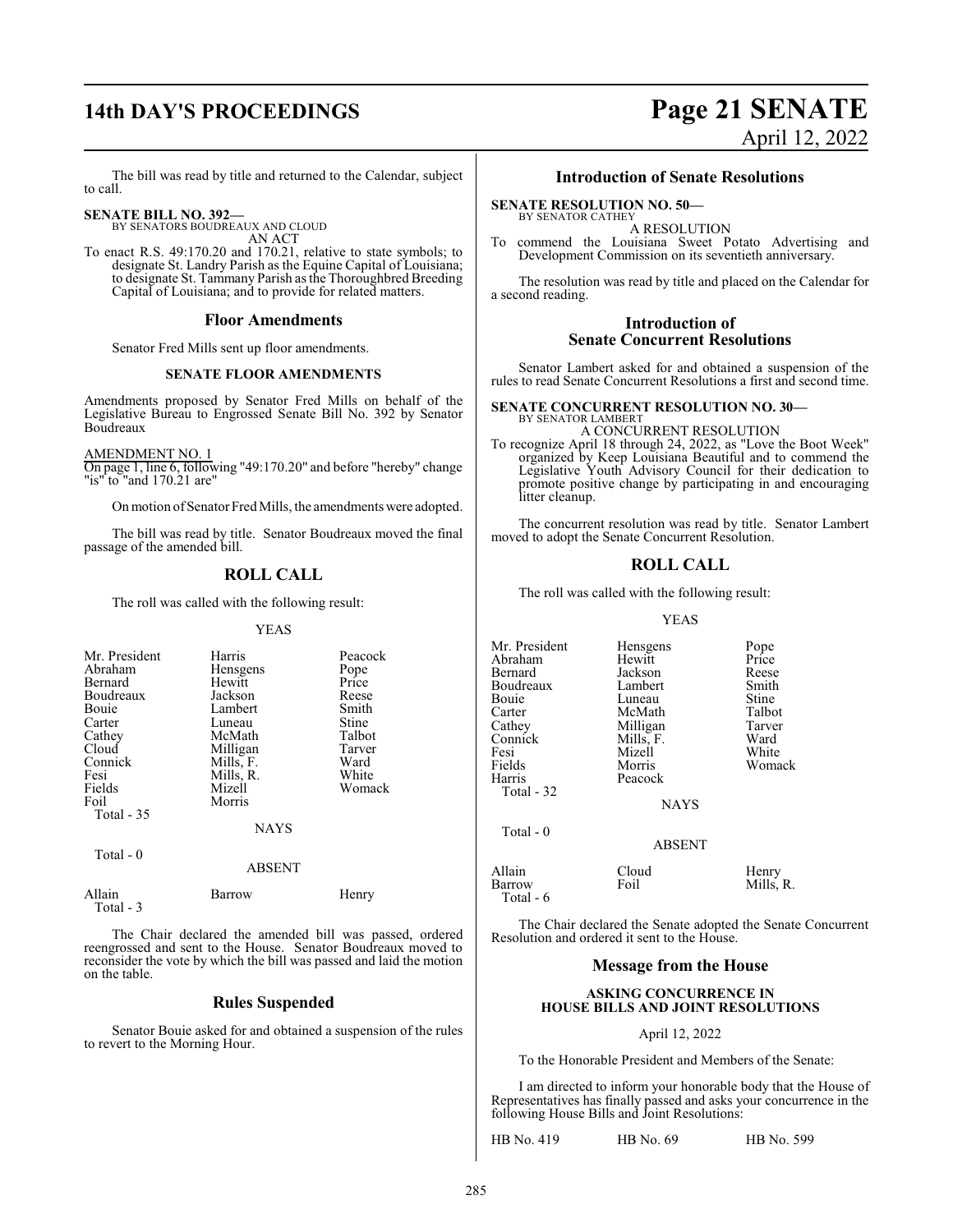| <b>HB</b> No. 790 | HB No. 825 | HB No. 144 |
|-------------------|------------|------------|
| HB No. 334        | HB No. 347 | HB No. 349 |
| HB No. 374        | HB No. 397 |            |

Respectfully submitted, MICHELLE D. FONTENOT Clerk of the House of Representatives

#### **House Bills and Joint Resolutions on First Reading**

## **HOUSE BILL NO. 69—** BY REPRESENTATIVE DEVILLIER

AN ACT

To amend and reenact R.S. 30:2531(D)(1) and 2531.1(B)(1), relative to photographic evidence of littering from a vehicle; to provide for an inference of guilt for the registered owner of the vehicle from which the littering occurred; and to provide for related matters.

The bill was read by title and placed on the Calendar for a second reading.

#### **HOUSE BILL NO. 144—** BY REPRESENTATIVE DESHOTEL

AN ACT

To amend and reenact R.S. 18:463(A)(1)(a), relative to notice of candidacy, to provide for required information on a notice of candidacy; to provide for an effective date; and to provide for related matters.

The bill was read by title and placed on the Calendar for a second reading.

#### **HOUSE BILL NO. 334—**

BY REPRESENTATIVES DUPLESSIS, ADAMS, HUGHES, TRAVIS JOHNSON, LARVADAIN, MCMAHEN, AND SELDERS AN ACT

To amend and reenact R.S. 40:1203.3(A)(introductory paragraph) and to enact R.S. 40:1203.3(E), relative to employment of nonlicensed persons with certain healthcare providers; to define and provide with respect to the role of peer support specialists in behavioral health settings; to authorize the employment by licensed behavioral health services providers of peer support specialists who have been convicted of certain offenses; to provide conditions for the employment of such persons; to provide for administrative rulemaking by the Louisiana Department of Health; and to provide for related matters.

The bill was read by title and placed on the Calendar for a second reading.

#### **HOUSE BILL NO. 347—** BY REPRESENTATIVE TURNER

AN ACT

To amend and reenact R.S. 40:1241(A), relative to the Louisiana Medical Assistance Program; to provide for recognition of hospitals with affiliation agreements with the Commission on Osteopathic College Accreditation; to provide for recognition of certain facilities as major teaching hospitals; and to provide for related matters.

The bill was read by title and placed on the Calendar for a second reading.

#### **HOUSE BILL NO. 349—**

BY REPRESENTATIVE BRYANT AN ACT

To amend and reenact R.S. 17:493(D), relative to the removal of school bus operators; to provide for appeals of disciplinary actions under certain circumstances; to provide for effectiveness; and to provide for related matters.

## **Page 22 SENATE 14th DAY'S PROCEEDINGS**

The bill was read by title and placed on the Calendar for a second reading.

### **HOUSE BILL NO. 374—**

BY REPRESENTATIVE BEAULLIEU AN ACT

To amend and reenact R.S. 30:2418.1(C) and (E) and 2531.1(D)(1), (2), and (3), relative to tires; to increase penalties for failure to obtain a generator identification number; to provide for exceptions; to provide for increased penalties for the offense of gross littering involving tires; and to provide for related matters.

The bill was read by title and placed on the Calendar for a second reading.

## **HOUSE BILL NO. 397—** BY REPRESENTATIVE BISHOP

AN ACT

To amend and reenact R.S. 30:2531(C)(4) and 2532(Section heading) and (A)(5), R.S. 32:412(A)(1), (2), (5), and (6), and (B)(1), (2), and  $(7)(e)(i)(ce)$  and  $(ee)$  and  $(ii)(ce)$  and  $(ee)$ , R.S. 47:463.43(Section heading), (A), and (D), and R.S. 56:10(B)(15), to enact R.S. 56:10(B)(17), and to repeal R.S. 30:2532(B), relative to funding for environmental education and litter abatement; to separate the litter abatement and education account into an account for litter abatement and an account for environmental education; to redirect existing fines, fees, and donations dedicated for these purposes into the separate accounts; and to provide for related matters.

The bill was read by title and placed on the Calendar for a second reading.

#### **HOUSE BILL NO. 419—**

BY REPRESENTATIVE MCFARLAND AN ACT

To amend and reenact R.S.  $56:320(A)(3)$  and  $(C)(1)$ , relative to methods for taking fish; to provide for taking of bream with minnow traps; to allow hand-grabbing of catfish; and to provide for related matters.

The bill was read by title and placed on the Calendar for a second reading.

## **HOUSE BILL NO. 599—** BY REPRESENTATIVE BEAULLIEU

A JOINT RESOLUTION Proposing to amend Article VII, Section 21(K) of the Constitution of Louisiana, relative to ad valorem tax exemptions; to provide for an ad valorem tax exemption for certain veterans with disabilities; to provide for exemption amounts; to prohibit the loss of revenue associated with certain ad valorem tax exemptions impacting the calculation of millage rates by taxing authorities; to require taxing authorities to absorb the loss of revenue as a result of the exemptions; to prohibit the reappraisal and valuation of property for purposes of millage adjustment under certain circumstances; to provide for submission of the proposed amendment to the electors; and to provide for related matters.

The bill was read by title and placed on the Calendar for a second reading.

#### **HOUSE BILL NO. 790—**

BY REPRESENTATIVE HOLLIS AN ACT

To amend and reenact R.S.  $32:707(I)(1)(b)(iv)$ , relative to the application for certificates of ownership and salvage title for total loss motor vehicles; to provide requirements for lien satisfaction; and to provide for related matters.

The bill was read by title and placed on the Calendar for a second reading.